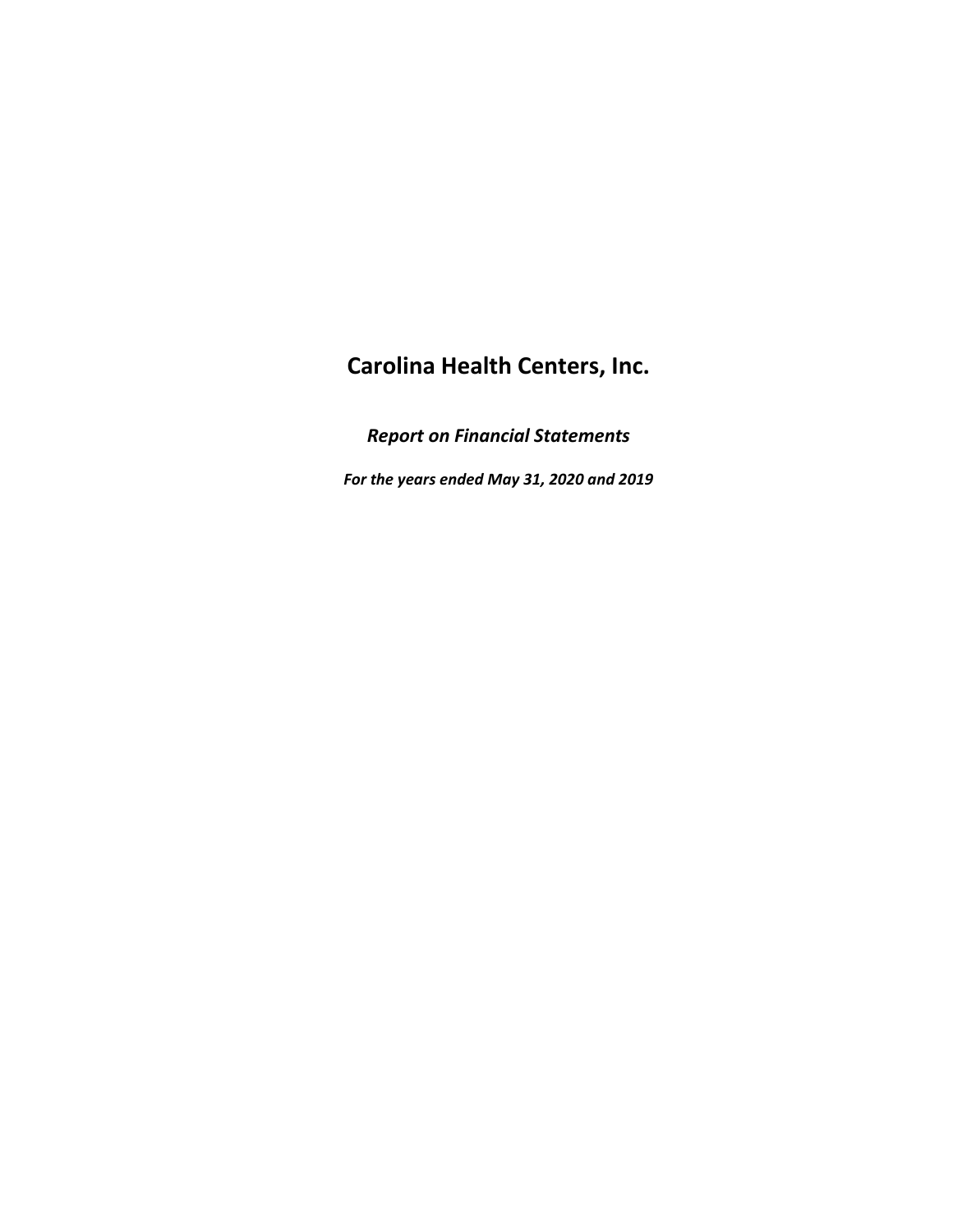## **Carolina Health Centers, Inc.** *Contents*

| Independent Auditor's Report [110] notion and the control of the Australian Control of the Marian Control of t                                                                                                 |  |
|----------------------------------------------------------------------------------------------------------------------------------------------------------------------------------------------------------------|--|
| <b>Financial Statements</b>                                                                                                                                                                                    |  |
|                                                                                                                                                                                                                |  |
|                                                                                                                                                                                                                |  |
|                                                                                                                                                                                                                |  |
|                                                                                                                                                                                                                |  |
|                                                                                                                                                                                                                |  |
| <b>Single Audit Section</b>                                                                                                                                                                                    |  |
| Independent Auditor's Report on Internal Control over Financial Reporting<br>and on Compliance and Other Matters Based on an Audit of Financial<br>Statements Performed in Accordance with Government Auditing |  |
| Standards 2008 16-17                                                                                                                                                                                           |  |
| Independent Auditor's Report on Compliance for Each Major Federal<br>Program and Report on Internal Control over Compliance Required by                                                                        |  |
| the Uniform Guidance [18-19] [18-19] [18-29] [18-29] [18-29] [18-29] [18-29] [19-20] [18-20] [18-20] [18-20] [                                                                                                 |  |
|                                                                                                                                                                                                                |  |
|                                                                                                                                                                                                                |  |
|                                                                                                                                                                                                                |  |

**Page**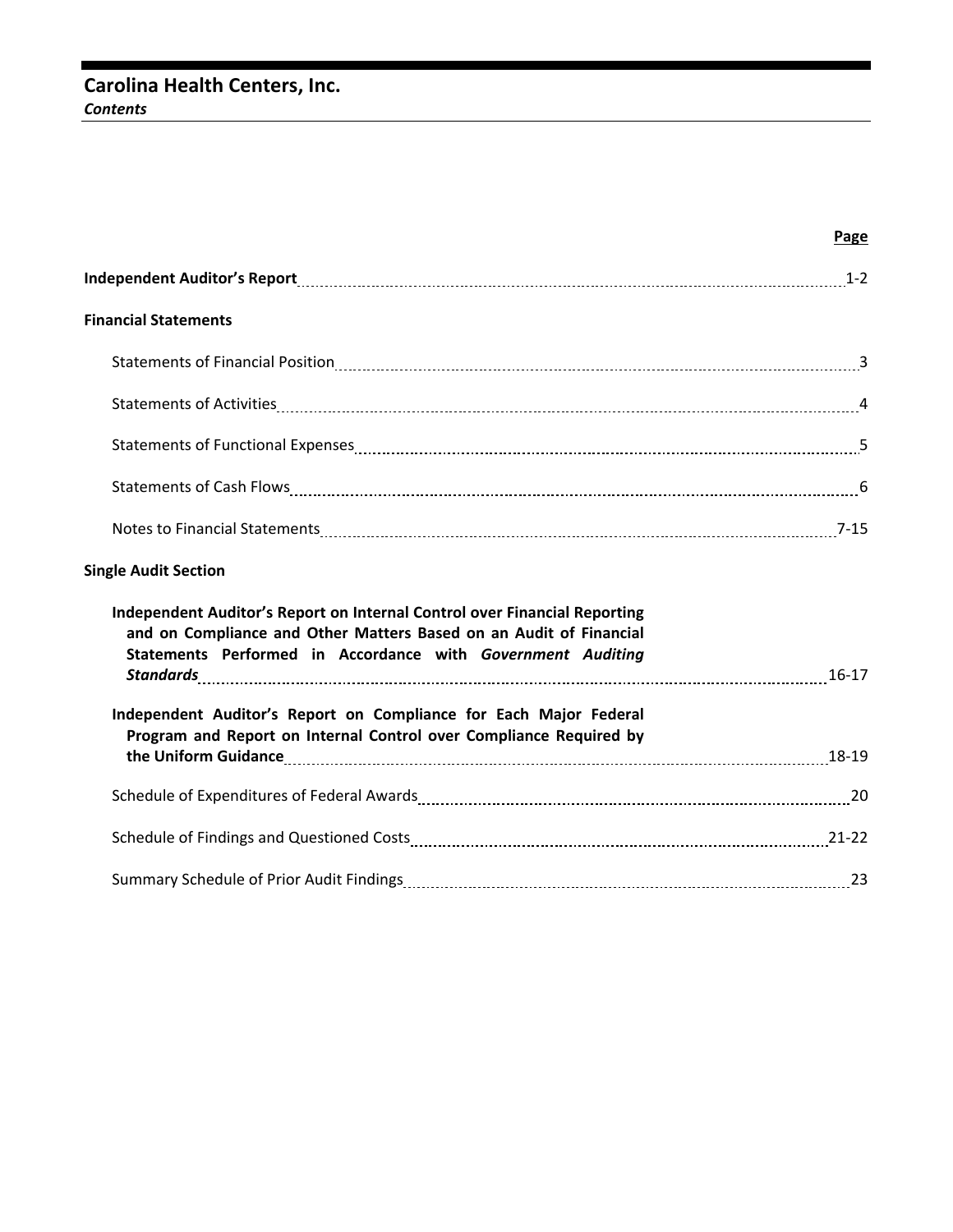

#### **Independent Auditor's Report**

The Board of Directors Carolina Health Centers, Inc. Greenwood, South Carolina

#### **Report on the Financial Statements**

We have audited the accompanying financial statements of Carolina Health Centers, Inc. (the Center), which comprise the statements of financial position as of May 31, 2020 and 2019, and the related statements of activities, functional expenses and cash flows for the years then ended, and the related notes to the financial statements.

#### *Management's Responsibility for the Financial Statements*

Management is responsible for the preparation and fair presentation of these financial statements in accordance with accounting principles generally accepted in the United States of America; this includes the design, implementation, and maintenance of internal control relevant to the preparation and fair presentation of financial statements that are free from material misstatement, whether due to fraud or error.

#### *Auditor's Responsibility*

Our responsibility is to express an opinion on these financial statements based on our audits. We conducted our audits in accordance with auditing standards generally accepted in the United States of America and the standards applicable to financial audits contained in *Government Auditing Standards*, issued by the Comptroller General of the United States. Those standards require that we plan and perform the audits to obtain reasonable assurance about whether the financial statements are free from material misstatement.

An audit involves performing procedures to obtain audit evidence about the amounts and disclosures in the financial statements. The procedures selected depend on the auditor's judgment, including the assessment of the risks of material misstatement of the financial statements, whether due to fraud or error. In making those risk assessments, the auditor considers internal control relevant to the entity's preparation and fair presentation of the financial statements in order to design audit procedures that are appropriate in the circumstances, but not for the purpose of expressing an opinion on the effectiveness of the entity's internal control. Accordingly, we express no such opinion. An audit also includes evaluating the appropriateness of accounting policies used and the reasonableness of significant accounting estimates made by management, as well as evaluating the overall presentation of the financial statements.

We believe that the audit evidence we have obtained is sufficient and appropriate to provide a basis for our audit opinion.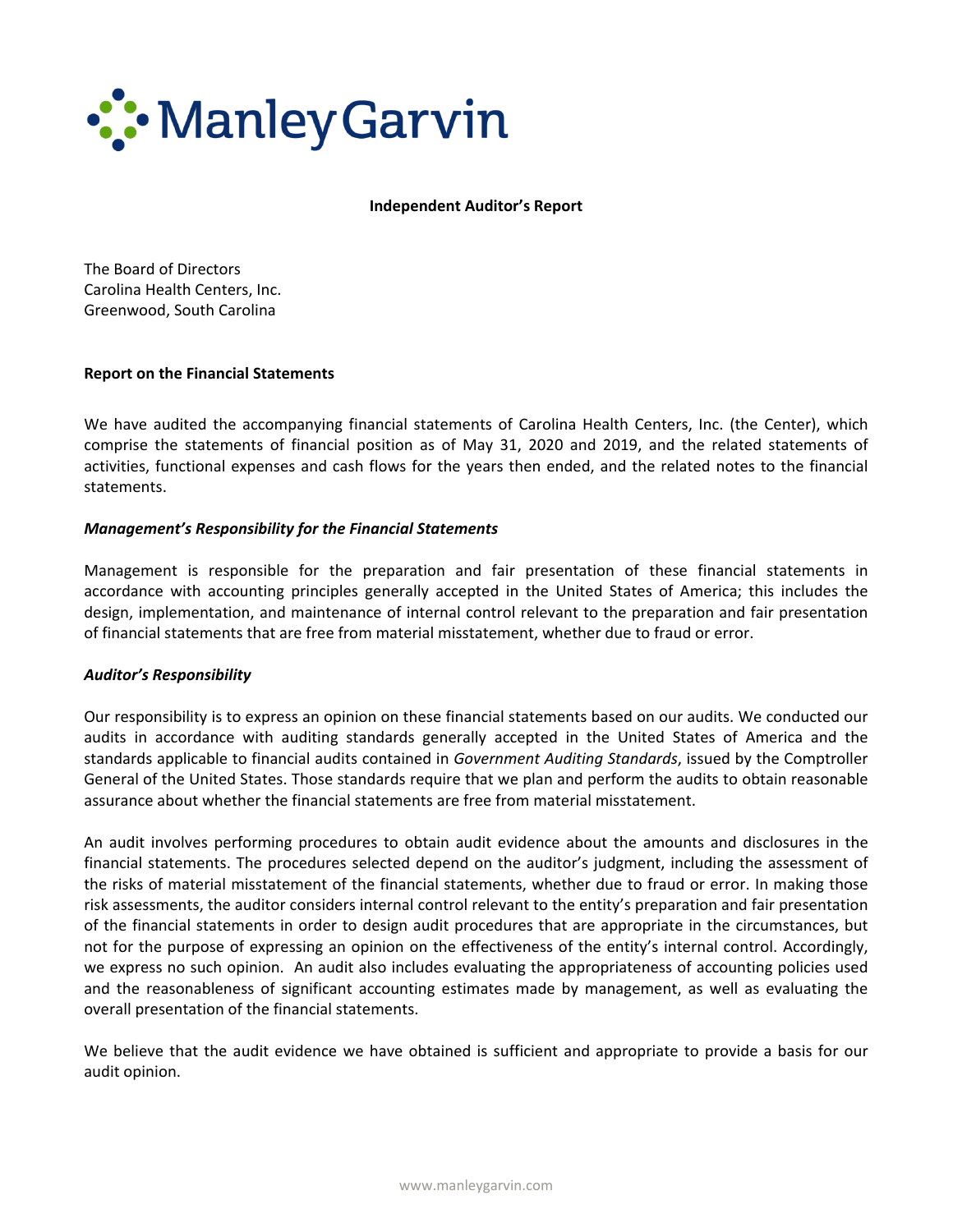#### *Opinion*

In our opinion, the financial statements referred to above present fairly, in all material respects, the financial position of the Center as of May 31, 2020 and 2019, and the changes in its net assets and its cash flows for the years then ended in accordance with accounting principles generally accepted in the United States of America.

#### *Other Matters*

#### *Other Information*

Our audit was conducted for the purpose of forming an opinion on the financial statements as a whole. The accompanying schedule of expenditures of federal awards, as required by Title 2 U.S. Code of Federal Regulations (CFR) Part 200*, Uniform Administrative Requirements, Cost Principles, and Audit Requirements for Federal Awards* (Uniform Guidance), is presented for purposes of additional analysis and is not a required part of the financial statements. Such information is the responsibility of management and was derived from and relates directly to the underlying accounting and other records used to prepare the financial statements. The information has been subjected to the auditing procedures applied in the audit of the financial statements and certain additional procedures, including comparing and reconciling such information directly to the underlying accounting and other records used to prepare the financial statements or to the financial statements themselves, and other additional procedures in accordance with auditing standards generally accepted in the United States of America. In our opinion, the information is fairly stated, in all material respects, in relation to the financial statements as a whole.

#### **Other Reporting Required by** *Government Auditing Standards*

In accordance with *Government Auditing Standards*, we have also issued our report dated August 26, 2020, on our consideration of the Center's internal control over financial reporting and our tests of its compliance with certain provisions of laws, regulations, contracts, and grant agreements and other matters. The purpose of that report is to describe the scope of our testing of internal control over financial reporting and compliance and the results of that testing, and not to provide an opinion on the internal control over financial reporting or on compliance. That report is an integral part of an audit performed in accordance with *Government Auditing Standards* in considering the Center's internal control over financial reporting and compliance.

Manley Gawin, LLC

Greenwood, South Carolina August 26, 2020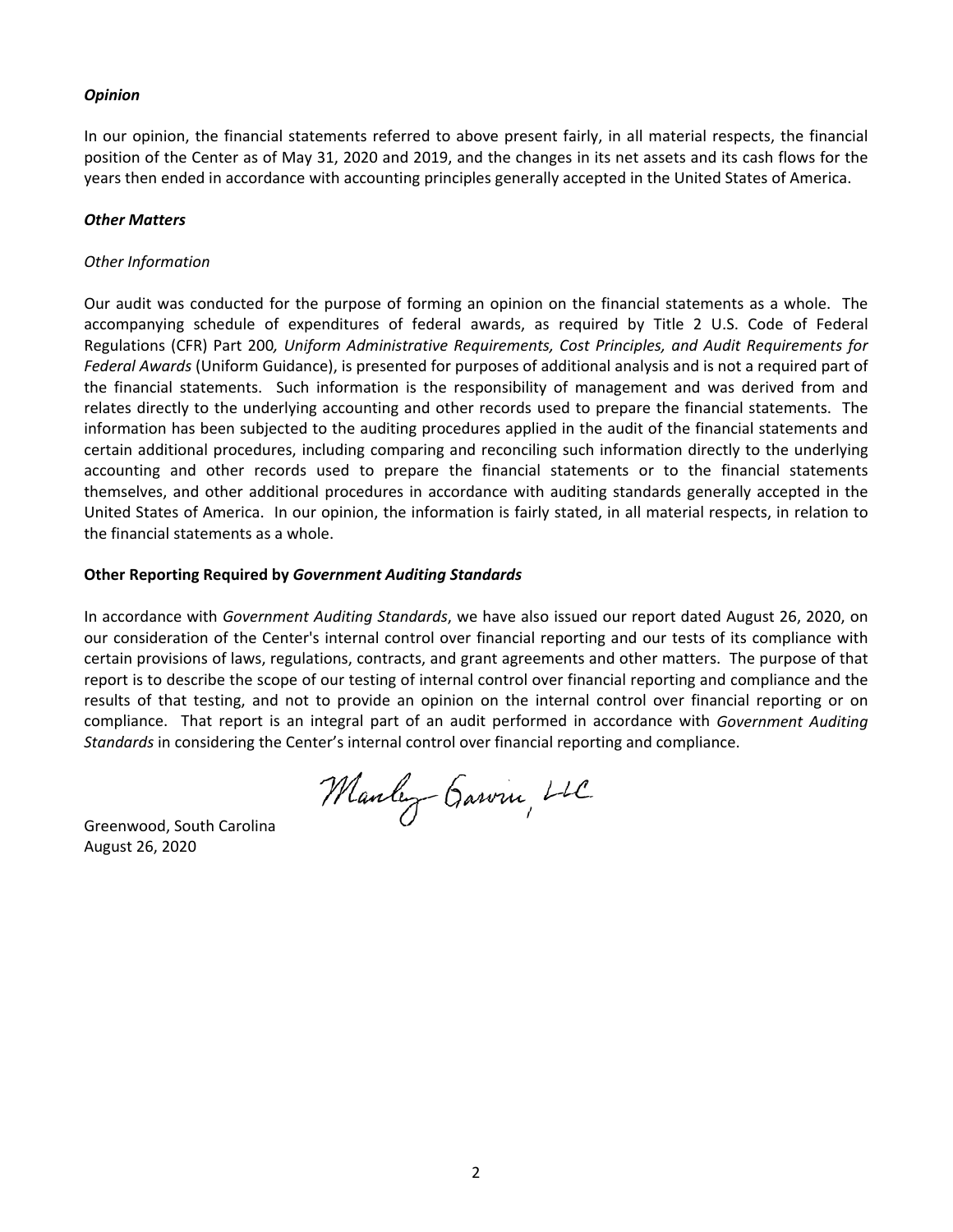### *Statements of Financial Position*

*May 31, 2020 and 2019*

|                                               | 2020 |            | 2019             |  |
|-----------------------------------------------|------|------------|------------------|--|
| <b>Assets</b>                                 |      |            |                  |  |
| Cash and cash equivalents                     | \$   | 5,379,006  | \$<br>1,791,971  |  |
| Patient accounts receivable - net             |      | 1,129,154  | 1,996,457        |  |
| Grant receivables                             |      | 177,482    | 123,832          |  |
| Other accounts receivable                     |      | 149,401    | 41,368           |  |
| Inventory                                     |      | 770,669    | 719,879          |  |
| Other assets                                  |      | 193,593    | 150,125          |  |
| Property and equipment - net                  |      | 8,347,155  | 8,195,203        |  |
| <b>Total assets</b>                           | \$   | 16,146,460 | \$<br>13,018,835 |  |
| <b>Liabilities and Net Assets</b>             |      |            |                  |  |
| <b>Liabilities</b>                            |      |            |                  |  |
| Accounts payable                              | \$   | 302,677    | \$<br>269,132    |  |
| Accrued expenses                              |      | 512,366    | 360,837          |  |
| <b>Accrued leave</b>                          |      | 537,440    | 461,293          |  |
| Deferred revenue                              |      | 17,286     | 14,041           |  |
| Payroll Protection Program (PPP) note payable |      | 1,500,000  |                  |  |
| Long-term debt                                |      | 2,715,425  | 2,334,670        |  |
| <b>Total liabilities</b>                      |      | 5,585,194  | 3,439,973        |  |
| <b>Net assets</b>                             |      |            |                  |  |
| Without donor restriction                     |      | 10,534,398 | 9,551,994        |  |
| With donor restriction                        |      | 26,868     | 26,868           |  |
| Total net assets                              |      | 10,561,266 | 9,578,862        |  |
| Total liabilities and net assets              | S    | 16,146,460 | \$<br>13,018,835 |  |

*See Notes to Financial Statements*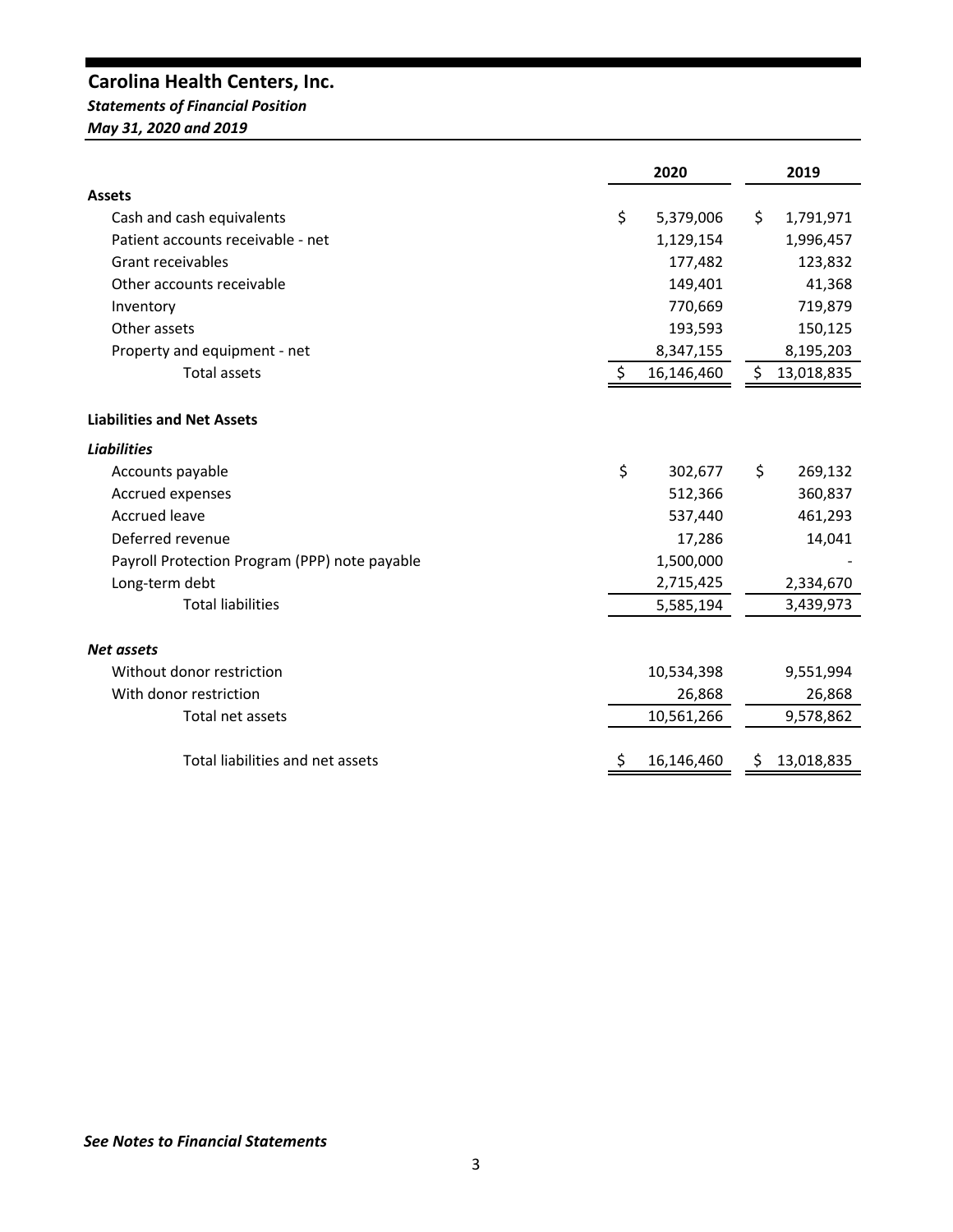#### *Statements of Activities*

#### *For the years ended May 31, 2020 and 2019*

|                                       | 2020                                       |                                         |                   | 2019                                       |                                         |                 |
|---------------------------------------|--------------------------------------------|-----------------------------------------|-------------------|--------------------------------------------|-----------------------------------------|-----------------|
|                                       | <b>Without Donor</b><br><b>Restriction</b> | <b>With Donor</b><br><b>Restriction</b> | <b>2020 Total</b> | <b>Without Donor</b><br><b>Restriction</b> | <b>With Donor</b><br><b>Restriction</b> | 2019 Total      |
| <b>Revenues and support</b>           |                                            |                                         |                   |                                            |                                         |                 |
| Grant revenue                         | \$                                         | \$6,175,071                             | 6,175,071<br>Ś.   | \$                                         | Ś.<br>6,111,855                         | 6,111,855<br>Ś. |
| Patient revenue - net                 | 12,029,641                                 |                                         | 12,029,641        | 12,579,340                                 |                                         | 12,579,340      |
| Pharmacy sales - net                  | 17,179,015                                 |                                         | 17,179,015        | 13,636,191                                 |                                         | 13,636,191      |
| Rental and other income               | 57,591                                     |                                         | 57,591            | 153,127                                    |                                         | 153,127         |
| Net assets released from restrictions | 6,175,071                                  | (6, 175, 071)                           |                   | 6,133,185                                  | (6, 133, 185)                           |                 |
| Total revenues and support            | 35,441,318                                 |                                         | 35,441,318        | 32,501,843                                 | (21, 330)                               | 32,480,513      |
| <b>Expenses</b>                       |                                            |                                         |                   |                                            |                                         |                 |
| Program services                      |                                            |                                         |                   |                                            |                                         |                 |
| Health care services                  | 19,378,974                                 |                                         | 19,378,974        | 18,545,038                                 |                                         | 18,545,038      |
| Cost of pharmacy sales                | 9,631,364                                  |                                         | 9,631,364         | 8,743,205                                  |                                         | 8,743,205       |
| Supporting services                   | 5,452,163                                  |                                         | 5,452,163         | 5,511,539                                  | $\overline{\phantom{a}}$                | 5,511,539       |
| Total expenses                        | 34,462,501                                 |                                         | 34,462,501        | 32,799,782                                 | $\overline{\phantom{0}}$                | 32,799,782      |
| <b>Excess/(deficit) of revenues</b>   |                                            |                                         |                   |                                            |                                         |                 |
| and support over/(under) expenses     | 978,817                                    |                                         | 978,817           | (297, 939)                                 | (21, 330)                               | (319, 269)      |
| Other income and expenses             |                                            |                                         |                   |                                            |                                         |                 |
| Investment income                     | 3,587                                      |                                         | 3,587             | 16,923                                     |                                         | 16,923          |
| Total other income and expenses       | 3,587                                      |                                         | 3,587             | 16,923                                     |                                         | 16,923          |
| <b>Changes in net assets</b>          | 982,404                                    |                                         | 982,404           | (281, 016)                                 | (21, 330)                               | (302, 346)      |
| Net assets, beginning of year         | 9,551,994                                  | 26,868                                  | 9,578,862         | 9,833,010                                  | 48,198                                  | 9,881,208       |
| Net assets, end of year               | 10,534,398                                 | 26,868                                  | 10,561,266        | 9,551,994                                  | 26,868                                  | 9,578,862<br>S  |

### *See Notes to Financial Statements*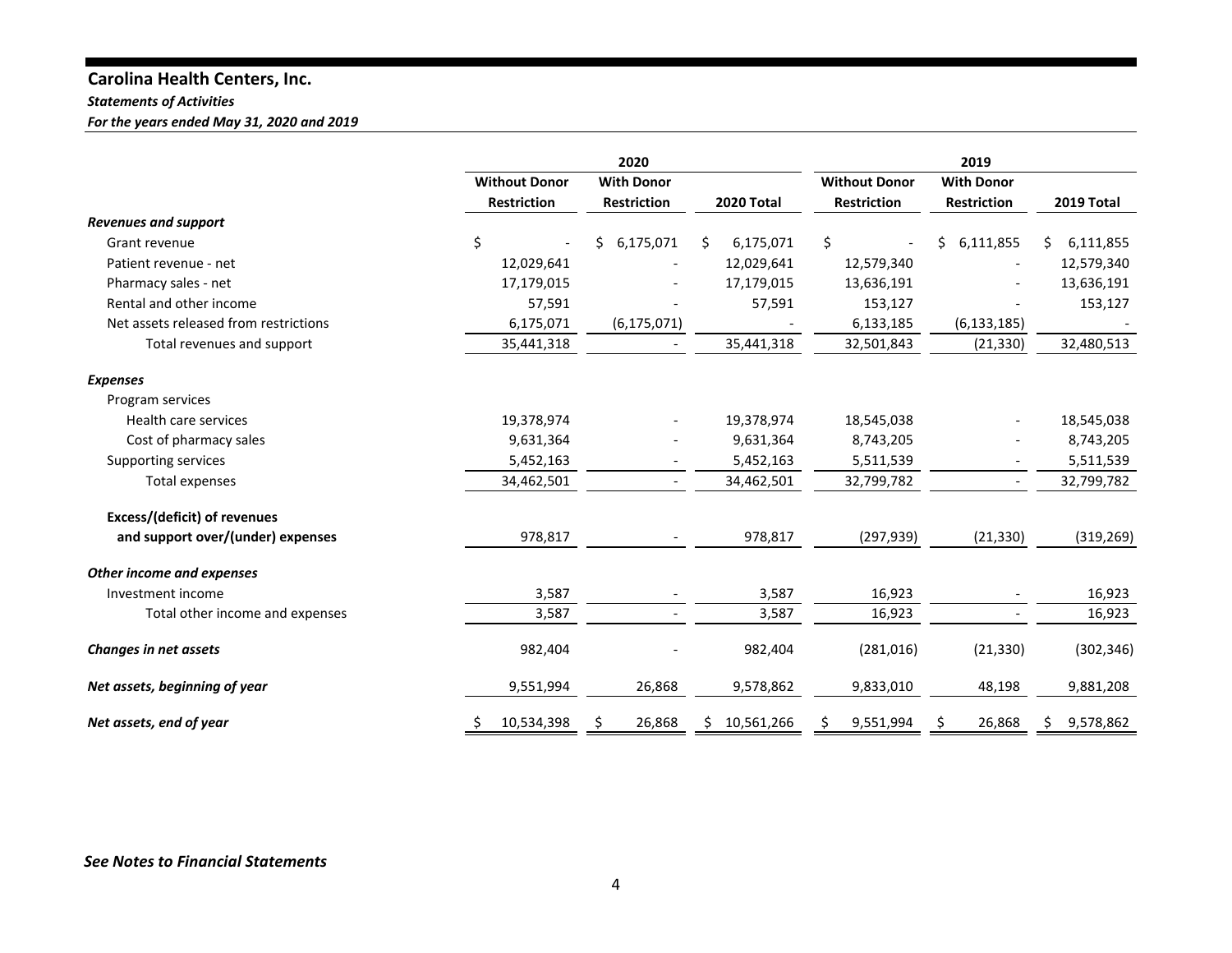## **Carolina Health Centers, Inc.** *Statements of Functional Expenses*

## *For the years ended May 31, 2020 and 2019*

|                            |                 | 2020              |               |                 | 2019              |               |
|----------------------------|-----------------|-------------------|---------------|-----------------|-------------------|---------------|
|                            | Program         | <b>Supporting</b> |               | Program         | <b>Supporting</b> |               |
|                            | <b>Services</b> | <b>Services</b>   | 2020 Total    | <b>Services</b> | <b>Services</b>   | 2019 Total    |
| <b>Building rent</b>       | 192,165<br>\$   | \$                | \$<br>192,165 | \$<br>175,413   | \$                | \$<br>175,413 |
| Contractual services       | 496,732         | 403,733           | 900,465       | 812,487         | 457,635           | 1,270,122     |
| Cost of pharmacy sales     | 9,631,364       |                   | 9,631,364     | 8,743,205       |                   | 8,743,205     |
| Depreciation               | 605,996         | 82,636            | 688,632       | 454,677         | 62,001            | 516,678       |
| Dues and subscriptions     | 63,194          | 21,065            | 84,259        | 71,963          | 23,988            | 95,951        |
| Fringe benefits            | 2,161,355       | 840,527           | 3,001,882     | 2,046,693       | 795,936           | 2,842,629     |
| Insurance                  |                 | 112,125           | 112,125       |                 | 75,746            | 75,746        |
| Interest and other charges | 90,387          | 31,758            | 122,145       | 66,823          | 23,479            | 90,302        |
| Miscellaneous              | 58,958          | 42,694            | 101,652       | 55,573          | 40,242            | 95,815        |
| Personnel                  | 12,882,475      | 3,011,021         | 15,893,496    | 12,258,482      | 3,055,111         | 15,313,593    |
| Printing and advertising   | 178,304         | 65,948            | 244,252       | 216,843         | 80,202            | 297,045       |
| Professional fees          | 290,593         | 113,009           | 403,602       | 299,419         | 116,441           | 415,860       |
| Repairs and maintenance    | 816,016         | 190,020           | 1,006,036     | 518,159         | 177,282           | 695,441       |
| <b>Supplies</b>            | 1,213,835       |                   | 1,213,835     | 1,315,752       |                   | 1,315,752     |
| Telephone and postage      | 9,790           | 263,581           | 273,371       | 8,890           | 250,662           | 259,552       |
| Travel and training        | 171,062         | 257,589           | 428,651       | 105,691         | 337,461           | 443,152       |
| <b>Utilities</b>           | 148,112         | 16,457            | 164,569       | 138,173         | 15,353            | 153,526       |
| <b>Total expenses</b>      | 29,010,338      | 5,452,163         | 34,462,501    | 27,288,243      | \$5,511,539       | 32,799,782    |

#### *See Notes to Financial Statements*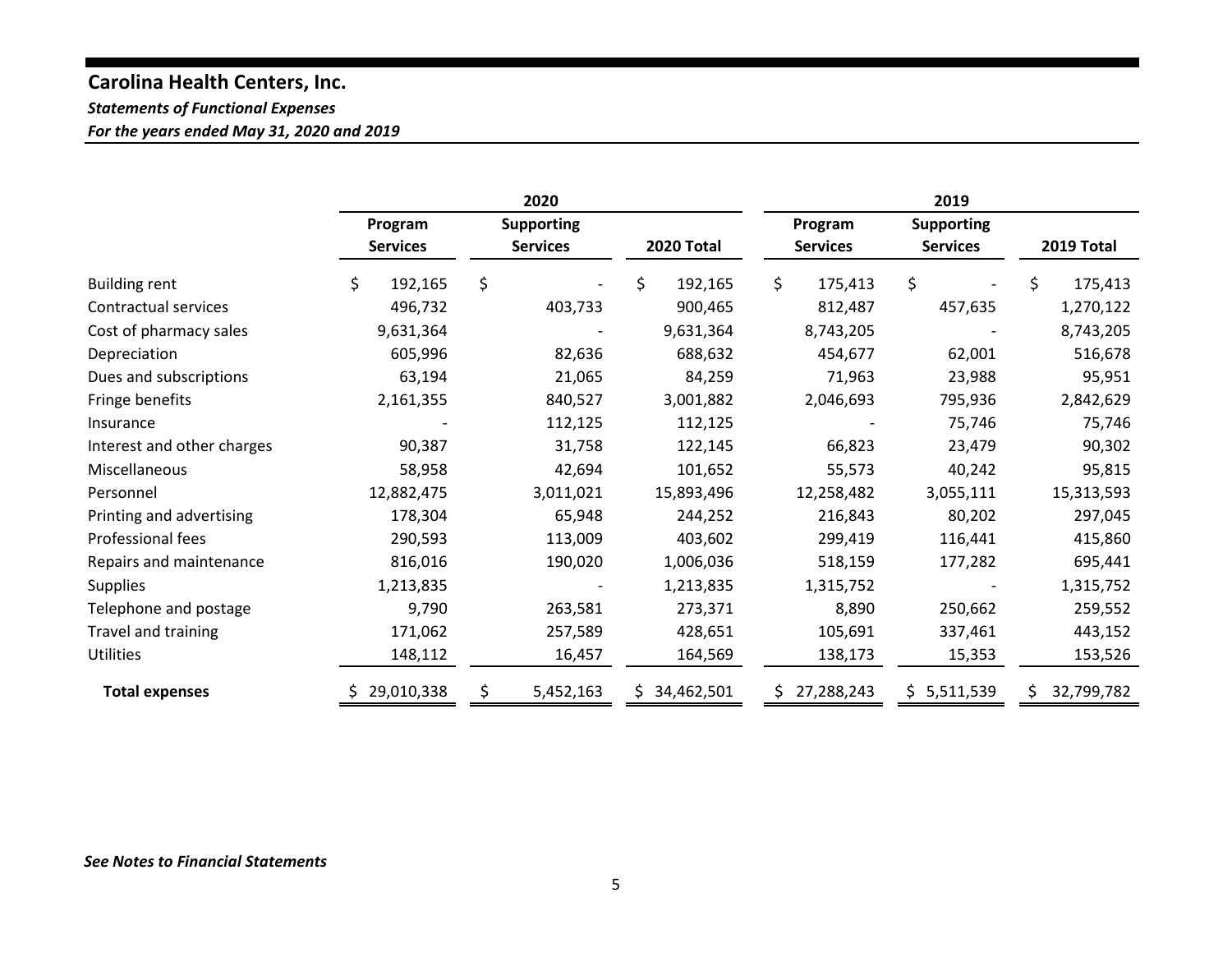*Statements of Cash Flows*

*For the years ended May 31, 2020 and 2019*

|                                                      | 2020            |    | 2019          |  |
|------------------------------------------------------|-----------------|----|---------------|--|
| <b>Operating activities</b>                          |                 |    |               |  |
| Increase/(decrease) in net assets                    | \$<br>982,404   | \$ | (302, 346)    |  |
| Adjustments to reconcile change in net assets        |                 |    |               |  |
| to cash provided by/(used for) operating activities: |                 |    |               |  |
| Depreciation                                         | 688,632         |    | 516,678       |  |
| Changes in assets and liabilities                    |                 |    |               |  |
| Accounts receivable                                  | 1,305,206       |    | 262,752       |  |
| Allowance for uncollectible accounts                 | (437,903)       |    | (190, 697)    |  |
| Grants receivables                                   | (53, 650)       |    | (42, 333)     |  |
| Other accounts receivables                           | (108, 033)      |    | 24,218        |  |
| Inventory                                            | (50, 790)       |    | (126, 182)    |  |
| Other assets                                         | (43, 468)       |    | (64, 654)     |  |
| Accounts payable                                     | 33,545          |    | (94, 908)     |  |
| Accrued expenses                                     | 151,529         |    | 39,858        |  |
| <b>Accrued leave</b>                                 | 76,147          |    | 45,946        |  |
| Deferred revenue                                     | 3,245           |    | (17, 414)     |  |
| Net cash provided by/(used for) operating activities | 2,546,864       |    | 50,918        |  |
| <b>Investing activities</b>                          |                 |    |               |  |
| Purchase of property and equipment                   | (840, 584)      |    | (1, 102, 987) |  |
| Net cash provided by/(used for) investing activities | (840, 584)      |    | (1, 102, 987) |  |
| <b>Financing activities</b>                          |                 |    |               |  |
| Proceeds from long term debt                         | 2,148,156       |    | 497,744       |  |
| Payments on long term debt                           | (267, 401)      |    | (195, 028)    |  |
| Net cash provided by/(used for) financing activities | 1,880,755       |    | 302,716       |  |
| Net increase/(decrease) in cash and cash equivalents | 3,587,035       |    | (749, 353)    |  |
| Cash and cash equivalents, beginning of year         | 1,791,971       |    | 2,541,324     |  |
| Cash and cash equivalents, end of year               | \$<br>5,379,006 | \$ | 1,791,971     |  |
| Supplemental disclosures of cash flow information    |                 |    |               |  |
| Cash paid for interest                               | \$<br>122,149   | \$ | 89,303        |  |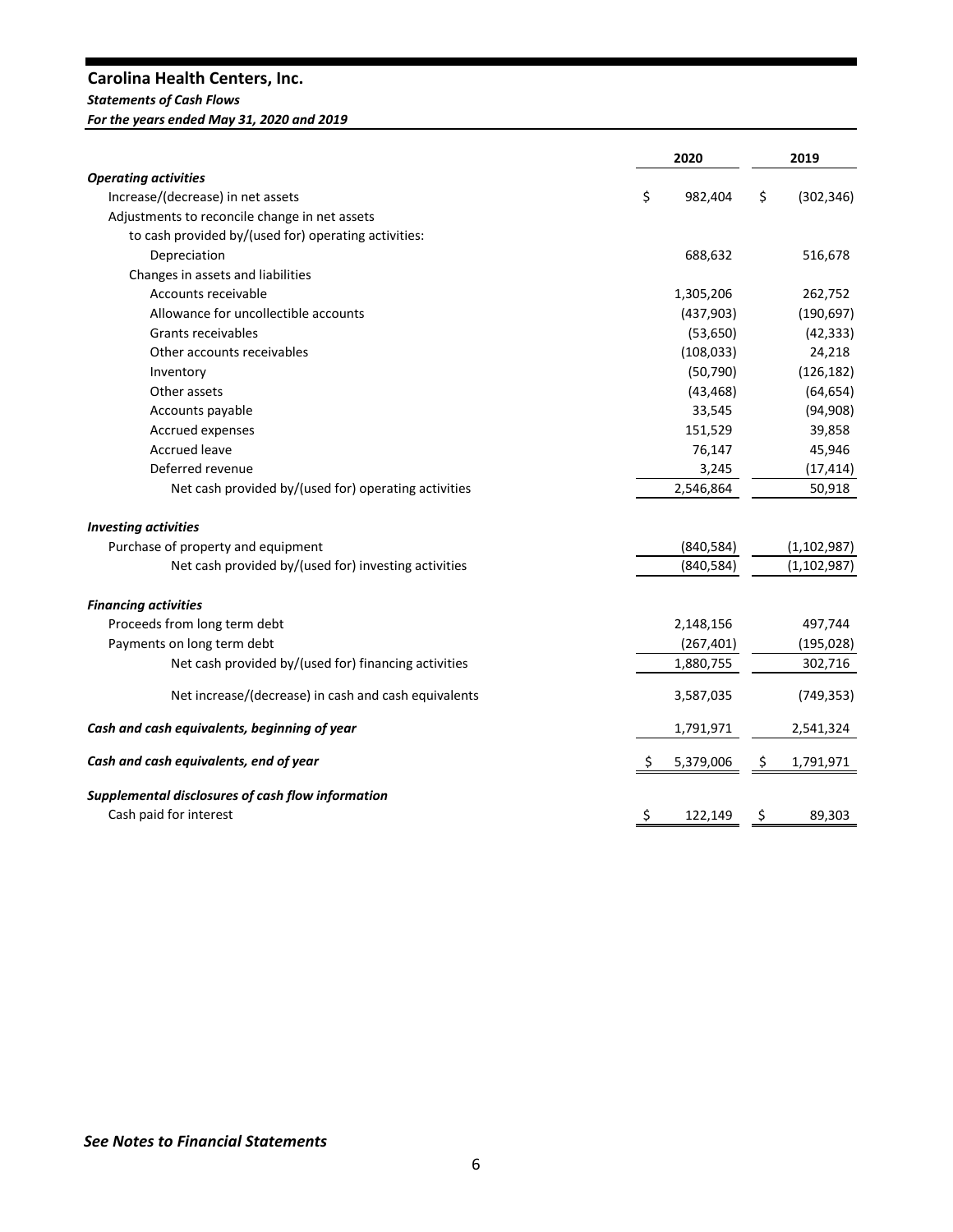#### **Note 1. Summary of Significant Accounting Policies**

Carolina Health Centers, Inc. (the Center) was established as a non‐profit corporation pursuant to the laws and regulations of the State of South Carolina on June 28, 1977, to assess the medical needs and develop a comprehensive program designed to improve primary medical care services to McCormick, Edgefield, Greenwood, Abbeville, Laurens and Saluda counties. Since being established, the Center has received federal funds to service the needs of this area. The Center extends credit to patients served.

#### *Financial statement presentation:*

The financial statements of the Center are prepared on the accrual basis of accounting in accordance with accounting principles generally accepted in the United States of America. The Center reports information regarding its financial position and activities according to two classes of net assets as follows:

- a. **Net Assets without Donor Restrictions**—These net assets generally result from revenues generated by receiving contributions that have no donor restrictions, providing services, and receiving interest from operating investments, less expenses incurred in providing program related services, raising contributions, and performing administrative functions. This class of net assets accounts for all resources over which the Board of Directors has discretionary control to use in carrying on the operations of the Center in accordance with its charter and bylaws. It also accounts for the Center's net investment in fixed assets. In addition, it includes self‐imposed limits such as voluntary resolutions by the Board of Directors.
- b. **Net Assets with Donor Restrictions**—These net assets result from gifts of cash and other assets that are received with donor stipulations that limit the use of the donated assets, either temporarily or permanently, until the donor restriction expires, that is until the stipulated time restriction ends or the purpose of the restriction is accomplished, the net assets are restricted. The Center had \$26,868 of donor restricted net assets at May 31, 2020 and 2019, respectively.

#### *Cash and cash equivalents:*

Cash and cash equivalents consist of cash held in checking and money market accounts and certificates of deposit with original maturities of less than 90 days.

#### *Contributions:*

Contributions received are recorded as unrestricted or restricted support depending on the existence and/or nature of any donor restrictions. All contributions are considered to be available for unrestricted use unless specifically restricted by the donor. Amounts received that are designated for future periods or restricted by the donor for specific purposes are reported as restricted support that increases those net asset classes. When a restriction expires, net assets with donor restrictions are reclassified to net assets without donor restrictions and reported in the statements of activities as net assets released from restrictions. Contributed property and equipment is recorded at fair value at the date of donation.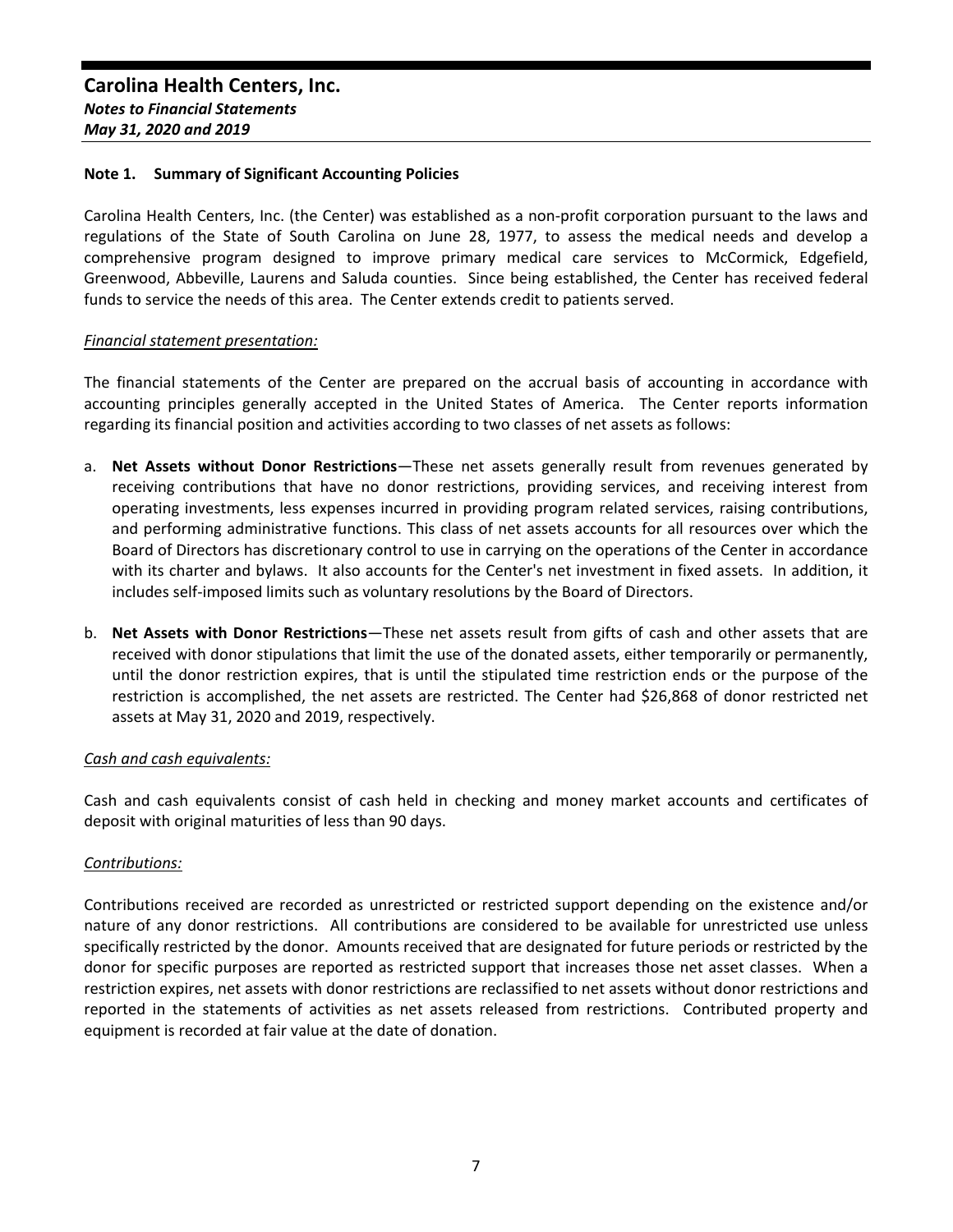#### **Note 1. Summary of Significant Accounting Policies, Continued**

#### *Revenue:*

#### *Grants*

The Center recognizes Federal grant awards when they are earned. Thus, Federal grant awards are recognized only to the extent that allowable grant expenses have been incurred. Federal grant funds received prior to incurring allowable grant program expenses are recorded as deferred grant revenue.

#### *Patient service revenue*

Patient service revenue is recorded at amounts that the Center anticipates collecting from Medicare, Medicaid, private or commercial insurance, or individuals, less a provision for uncollectible accounts. The rates charged to individuals are determined by an income discount scale, which is based on federal poverty level guidelines.

Revenues generated from patients by payor are as follows:

|                      | 2020        | 2019        |
|----------------------|-------------|-------------|
| Medicare             | 23%         | 33%         |
| Medicaid             | 33          | 28          |
| Commercial insurance | 24          | 22          |
| Self-pay             | 20          | 17          |
|                      | <b>100%</b> | <u>100%</u> |

Management determines the allowance for uncollectible accounts by regularly evaluating receivables and considering aging of receivable balances and current economic conditions. Receivables are written off when deemed uncollectible. Recoveries of receivables previously written off are recorded as revenue when received.

#### *Third party contractual adjustments:*

Retroactively calculated third-party contractual adjustments are accrued on an estimated basis in the period the related services are rendered. Net patient service revenue is adjusted as required in subsequent periods based on final settlements.

#### *Performance indicator:*

The performance indicator is operating income. Changes in net assets without donor restrictions, which are excluded from operating income, include investment income, equity investment activity and gain or loss on disposal of fixed assets.

#### *Inventories:*

Inventories of pharmaceuticals and other supplies are stated at the lower of cost (first‐in, first‐out) or market.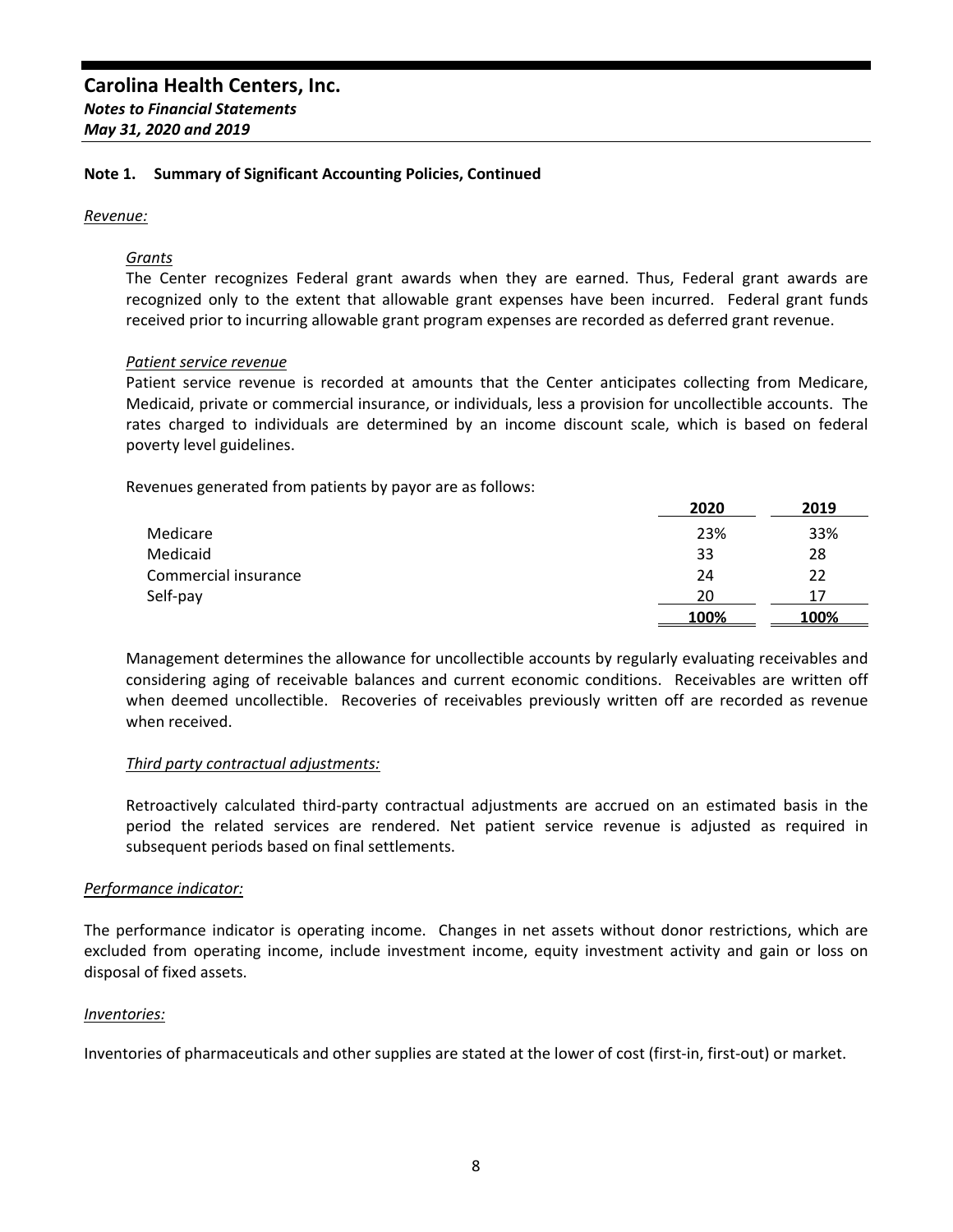#### **Note 1. Summary of Significant Accounting Policies, Continued**

#### *Property, plant and equipment:*

Property, plant and equipment are stated at cost less accumulated depreciation. Depreciation is provided for by the straight‐line method, based on the estimated useful lives of the respective assets. Interest costs, if any, less related interest income, incurred during the construction period are capitalized as a cost of the constructed assets. The Center capitalizes assets that have a useful life of more than one year and cost more than \$5,000.

#### *Income taxes:*

The Center is a not-for-profit corporation as described in Section  $501(c)(3)$  of the Internal Revenue Code and is exempt from federal income taxes on related income.

Management evaluates any uncertain tax positions or unrecognized tax benefits or liabilities that may exist. Management does not believe that any material uncertain tax positions or unrecognized tax benefits or liabilities exist for the years ended May 31, 2020 or 2019. The Center's policy is to report accrued interest related to unrecognized tax benefits, when applicable, as interest expense and to report penalties as other expense. With few exceptions, the Center is no longer subject to income tax examinations by the U.S. federal, state, or local tax authorities for years before 2017.

#### *Other investments:*

Generally, investments in which the Center has significant influence, but not control, and an ownership interest of between 20 percent and 50 percent, are accounted for using the equity method of accounting. Under the equity method, the investment is initially recognized at cost, and the carrying amount is increased or decreased to recognize the investor's share of the profit or loss of the investee. The investment is reduced to zero when losses exceed the total investment. Losses not recognized offset future profits from the investment.

Investments in which the entity does not have significant influence, generally less than 20 percent of the voting rights are accounted for using the cost method of accounting. Under the cost method, the Center records the investment at cost and recognizes as income the dividends received that are distributed from the net accumulated earnings of the investee since the date of investment.

#### *Compensated absences:*

Accumulated vacation leave is recorded as an expense and a liability as the benefits accrue to employees. Full‐ time employees of the Center accrue vacation at various rates based on the employee's number of service years. Annual leave may be accrued only up to a maximum number of hours based on an employee's number of years of service. Upon termination or retirement, employees are paid for unused, accumulated vacation. The liability for accumulated vacation leave amounted to \$537,440 and \$461,293 at May 31, 2020 and 2019, respectively.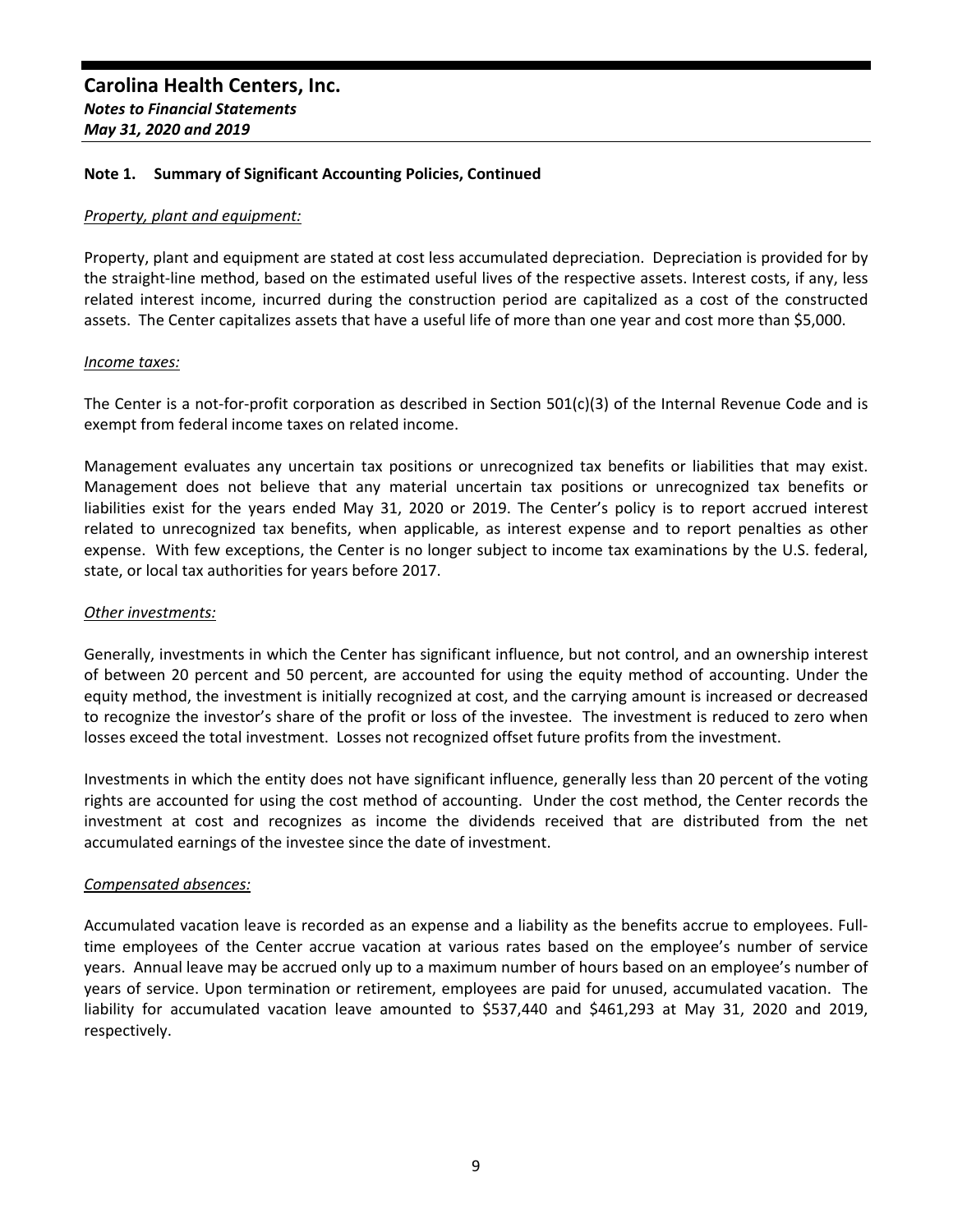#### **Note 1. Summary of Significant Accounting Policies, Continued**

#### *Advertising costs:*

Advertising costs, consisting primarily of advertisement of services offered by the Center, are expensed as incurred. Advertising expense for the years ended May 31, 2020 and 2019, was \$198,716 and \$239,009, respectively.

#### *Expense allocation:*

Directly identifiable expenses are charged to programs and supporting services. Expenses related to more than one function are charged to programs and supporting services on the basis of periodic time and expense studies. Management and general expenses include those expenses that are not directly identifiable with any other specific function but provide for the overall support and direction of the Center.

#### *Estimates:*

The preparation of financial statements in conformity with accounting principles generally accepted in the United States of America requires management to make estimates and assumptions that affect the amounts of assets and liabilities and the reported amounts of revenues and expenses during the period. Actual results could differ from those estimates.

#### **Note 2. Concentrations of Credit Risk**

As of May 31, 2020, the Center's carrying amount of deposits was \$5,376,505 and the bank balances were \$5,455,826 at various financial institutions. The Center had petty cash totaling \$2,501 as of May 31, 2020. As of May 31, 2020, the Center had deposits totaling \$4,880,884 that were not covered by Federal Depository Insurance Corporation (FDIC) insurance. As of May 31, 2019, the Center's carrying amount of deposits was \$1,786,658 and the bank balances were \$1,912,990 at various financial institutions. The Center had petty cash totaling \$5,313 as of May 31, 2020. As of May 31, 2019, the Center had deposits totaling \$552,784 that were not covered by Federal Depository Insurance Corporation (FDIC) insurance.

#### **Note 3. Investments**

The Center has a 30.77 percent interest in AMICUS Health, LLC (AMICUS). AMICUS Health, LLC was formed to develop diversified revenue streams to support member health centers' non‐profit mission and provide laboratory services for each member health center. The Center's investment is accounted for using the equity method of accounting. AMICUS began operations during the year ended May 31, 2014. Through May 31, 2020, the Center's investment was \$100,000, consisting of the original investment. In August 2019, AMICUS ceased performing lab tests. Between August 2019 and May 2020, AMICUS disposed of all assets except \$122,833 in a local checking account. AMICUS expects no additional liabilities arising from an IRS income tax filing matter and once that matter has been resolved, AMICUS will distribute the remaining \$122,833 on a pro rata basis to the its members. Due to the uncertainty that exists as of May 31, 2020, the Center has recorded an allowance equal to its initial investment in AMICUS.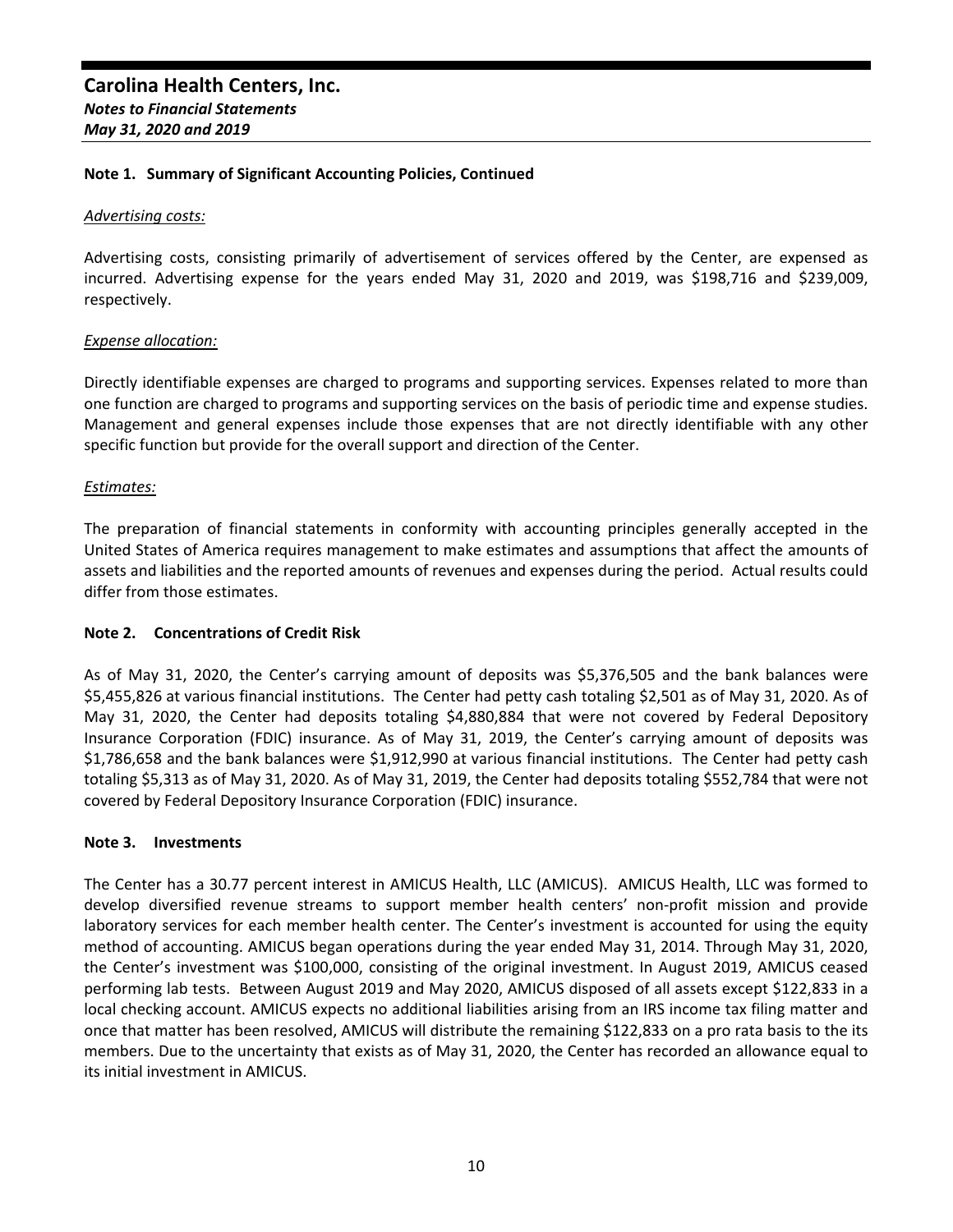#### **Note 3. Investments, Continued**

The Center also has an investment in the common stock of Community Integrated Management Services, LLC (CIMS). CIMS was formed to develop and implement clinical and financial protocols that will provide enhanced clinical services to the patients that each member services, participate in managed care contracts on behalf of its members, and provide more efficient clinical services to the patients of each member through standardized clinical protocols and outcomes. As the Center owned less than 20 percent of the common stock at May 31, 2020 and 2019, the investment was accounted for using the cost method of accounting. The carrying value of the investment was \$16,379 at May 31, 2019 and 2018, respectively, and is recorded in other assets.

#### **Note 4. Patient Accounts Receivable**

Accounts receivable balances for patient service fees are summarized as follows at May 31:

|                                             | 2020              | 2019        |
|---------------------------------------------|-------------------|-------------|
| Patient fees                                | 2,701,247<br>- \$ | 4,118,148   |
| Pharmacy receivables                        | 545.889           | 434,194     |
| Less: Allowance for contractual adjustments | (555,069)         | (724, 153)  |
| Allowance for uncollectible accounts        | (1,562,913)       | (1,831,732) |
| Patient accounts receivable - net           | 1.129.154         | 1,996,457   |

#### **Note 5. Property and Equipment**

A summary of property and equipment is as follows at May 31:

|                                 | 2020        | 2019          |
|---------------------------------|-------------|---------------|
| Land, building and improvements | 9,846,031   | 9,838,228     |
| Capital projects in process     |             | 959,060       |
| Furniture and equipment         | 4,036,654   | 2,307,766     |
| Automobiles                     | 317,664     | 254,711       |
| Total                           | 14,200,349  | 13,359,765    |
| Less: Accumulated depreciation  | (5,853,194) | (5, 164, 562) |
| Property and equipment - net    | 8,347,155   | 8,195,203     |

The following is a summary of the estimated useful lives of the property, plant and equipment used to determine depreciation:

| Land, building and improvements | 15-39 vears |
|---------------------------------|-------------|
| Furniture and equipment         | 3-10 years  |
| Automobiles                     | 5 years     |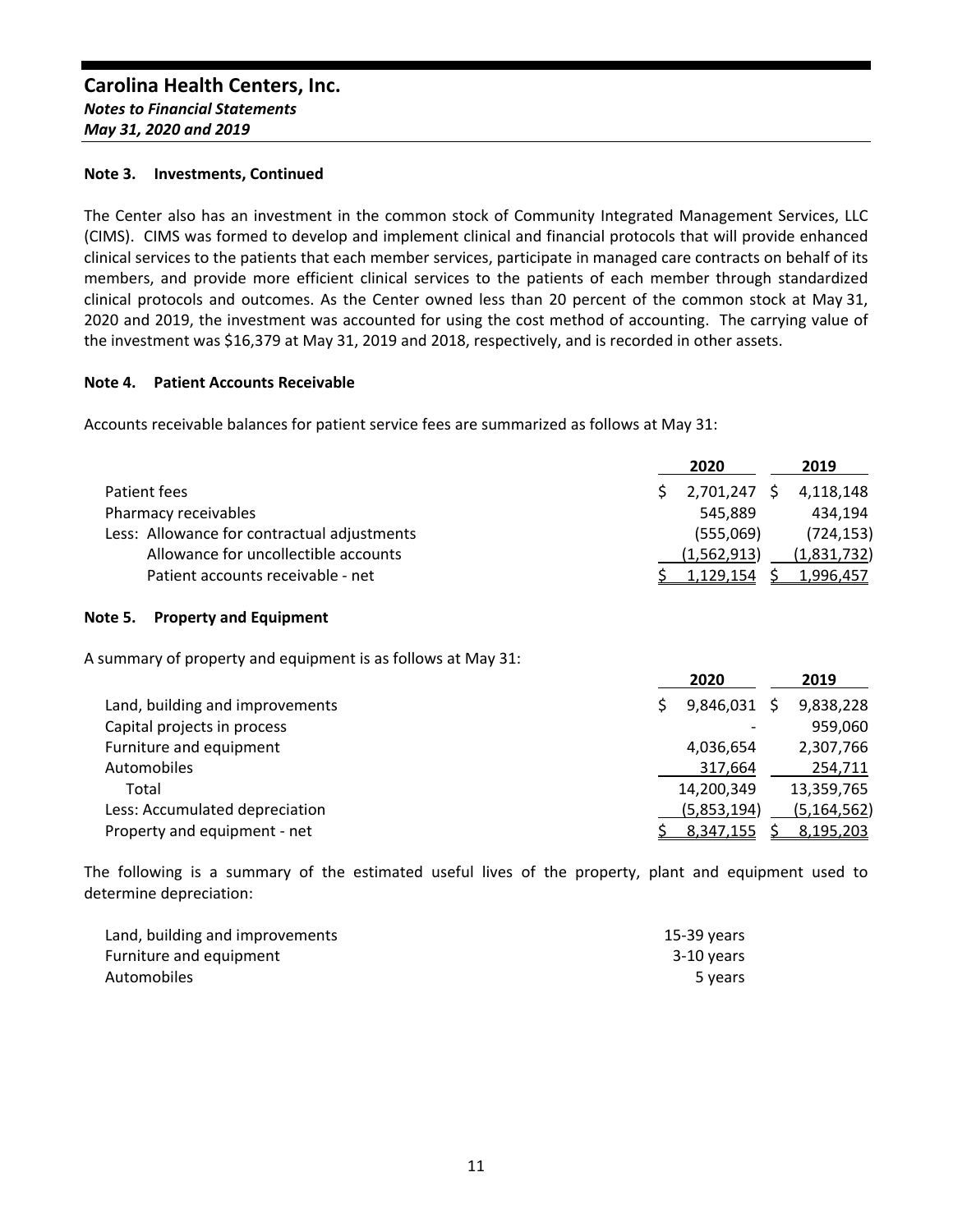#### **Note 6. Payroll Protection Program (PPP) Note Payable**

In April 2020, the Center applied for and received loan proceeds in the amount of \$1,500,000 under the Paycheck Protection program (PPP). The PPP, established as part of the Coronavirus Aid, Relief and Economic Security Act (CARES Act), provides for loans to qualifying businesses for amounts up to 2.5 times of the average monthly payroll expenses of the qualifying business. The loans and accrued interest are forgivable after either eight or twenty-four weeks as long as the borrower uses the loan proceeds for eligible purposes, including payroll, benefits, rent and utilities, and maintains its payroll levels. The amount of loan forgiveness will be reduced if the borrower terminates employees or reduces salaries during the eight- or twenty-four-week period.

The unforgiven portion of the PPP loan is payable over two years at an interest rate of 1%, with a deferral of payments for the first six months. The Center intends to use the proceeds for purposes consistent with the PPP guidelines. While the Center believes that its use of the loan proceeds will meet the conditions for forgiveness of the loan, the Center cannot assure that the Center will not take actions that could cause the Center to be ineligible for forgiveness of the loan, in whole or in part.

As of May 31, 2020, the Center has not submitted its application for loan forgiveness but intends to do so before the deadline set forth for loan forgiveness consideration. Therefore, the Center has recorded a long-term liability in the amount of \$1,500,000 as of May 31, 2020.

#### **Note 7. Long‐term Debt and Obligations**

Notes payable consist of the following at May 31:

|                                                                                                                                                                                                                                                | 2020               | 2019      |
|------------------------------------------------------------------------------------------------------------------------------------------------------------------------------------------------------------------------------------------------|--------------------|-----------|
| Note payable to a financial institution in monthly installments of \$2,324<br>through July 2029, including interest at 4.25%. Collateralized by<br>building and land.                                                                          | \$<br>$212,652$ \$ | 239,585   |
| Note payable to a financial institution in monthly installments of \$4,905<br>through October 2026, including interest at 5.29%. Collateralized by<br>building and land.                                                                       | 318,877            | 359,264   |
| Note payable to a financial institution in monthly installments of \$1,346<br>through October 2026, including interest at 5.29%. Collateralized by<br>a building.                                                                              | 87,515             | 98,599    |
| Note payable to a financial institution in monthly installments of \$21,294<br>through December 2024, including interest at 4.2%. Collateralized by<br>building, furniture and fixtures.                                                       | 1,059,184          | 497,744   |
| Note payable to a financial institution in monthly installments of \$10,021<br>through September 2028, including interest at 4.00%. Collateralized<br>by building, land, furniture and fixtures and assignment of rents,<br>revenues and fees. | 849,066            | 932,922   |
| Note payable to the USDA in monthly installments of \$2,237 through<br>September 2028, including interest at 4.25%. Collateralized by a                                                                                                        |                    |           |
| building.                                                                                                                                                                                                                                      | 188,131            | 206,556   |
| Total                                                                                                                                                                                                                                          | 2,715,425          | 2,334,670 |

One of the Center's debt agreements requires the Center to meet certain covenants which include limitations on capital expenditures. The Center's capital expenditures were within those limitations for the years ending May 31, 2020 and 2019, respectively.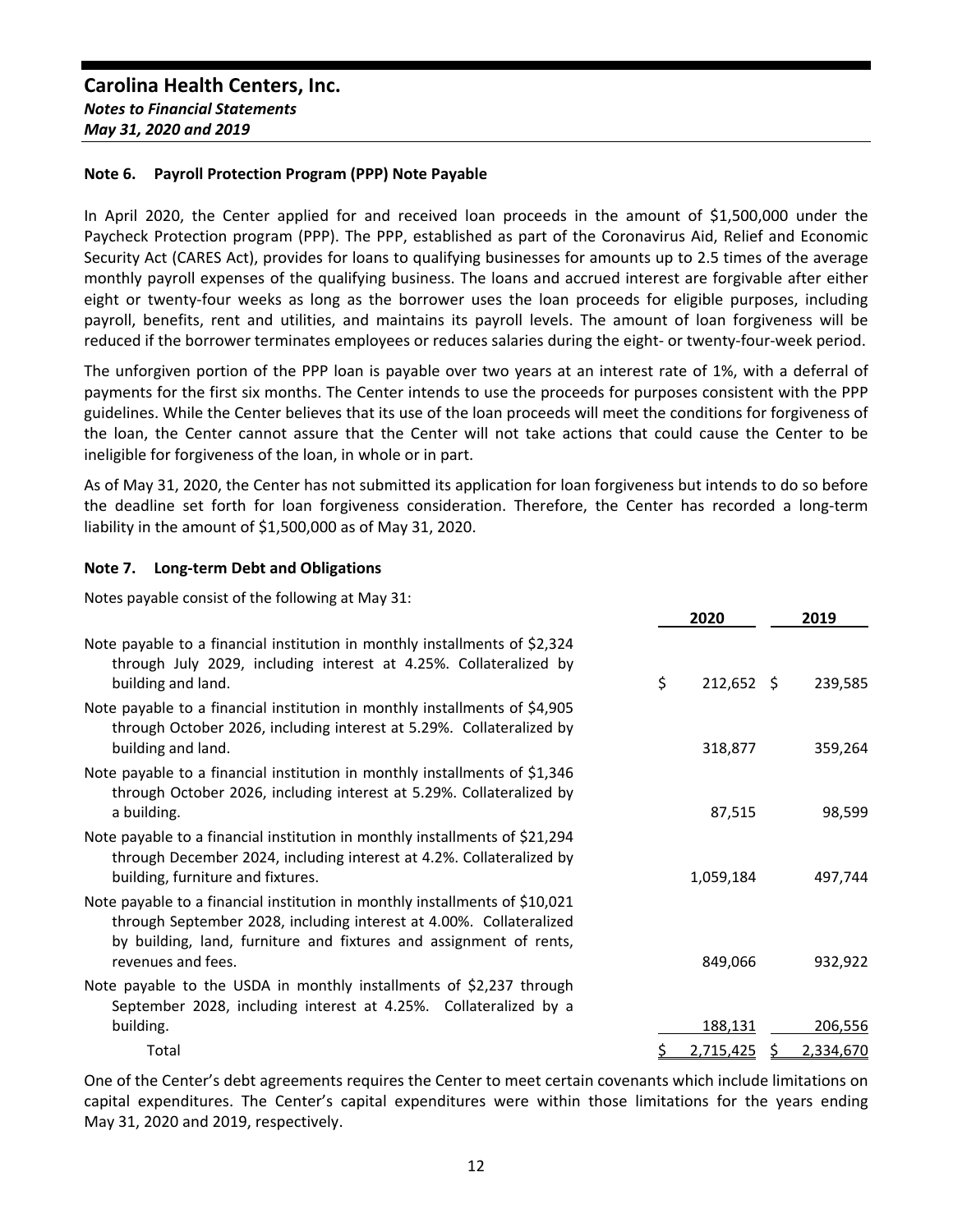#### **Note 7. Long‐term Debt and Obligations, Continued**

The maturities of these notes payable are as follows:

|            | Amount        |
|------------|---------------|
| 2021       | \$<br>394,137 |
| 2022       | 411,798       |
| 2023       | 430,114       |
| 2024       | 449,254       |
| 2025       | 355,973       |
| Thereafter | 674,149       |
|            | 2,715,425     |

#### **Note 8. Net Assets With Donor Restrictions**

Net assets with donor restrictions consist of the following at May 31:

|                                       | 2020 | 2019                |
|---------------------------------------|------|---------------------|
| Escrow balances required by USDA loan |      | 26,868<br>26,868 \$ |
|                                       |      | 26,868<br>26.868 S  |

#### **Note 9. Commitments, Contingencies, Risks and Uncertainties**

The Center is subject to potential credit risk related to accounts receivable from patients and third‐party payors. Third‐party payors are primarily Medicare, Medicaid, Blue Cross of South Carolina and affiliates and other commercial insurance, which provide reimbursement on patient accounts on a regular basis.

The mix of receivables from patient and third‐party payors are as follows (presented at gross receivable amount) at May 31:

|                            | 2020 | 2019 |
|----------------------------|------|------|
| Medicare                   | 21%  | 21%  |
| Medicaid                   | 29   | 29   |
| Other commercial insurance | 14   | 13   |
| Self-pay                   | 36   | 37   |
|                            | 100% | 100% |

Federally funded grant programs are routinely subject to audits by various funding agencies. Such audits could result in claims against the Center's resources. No audits have occurred as of the date of this report; therefore, no provision has been made for any liabilities that may arise since the amounts, if any, cannot be determined.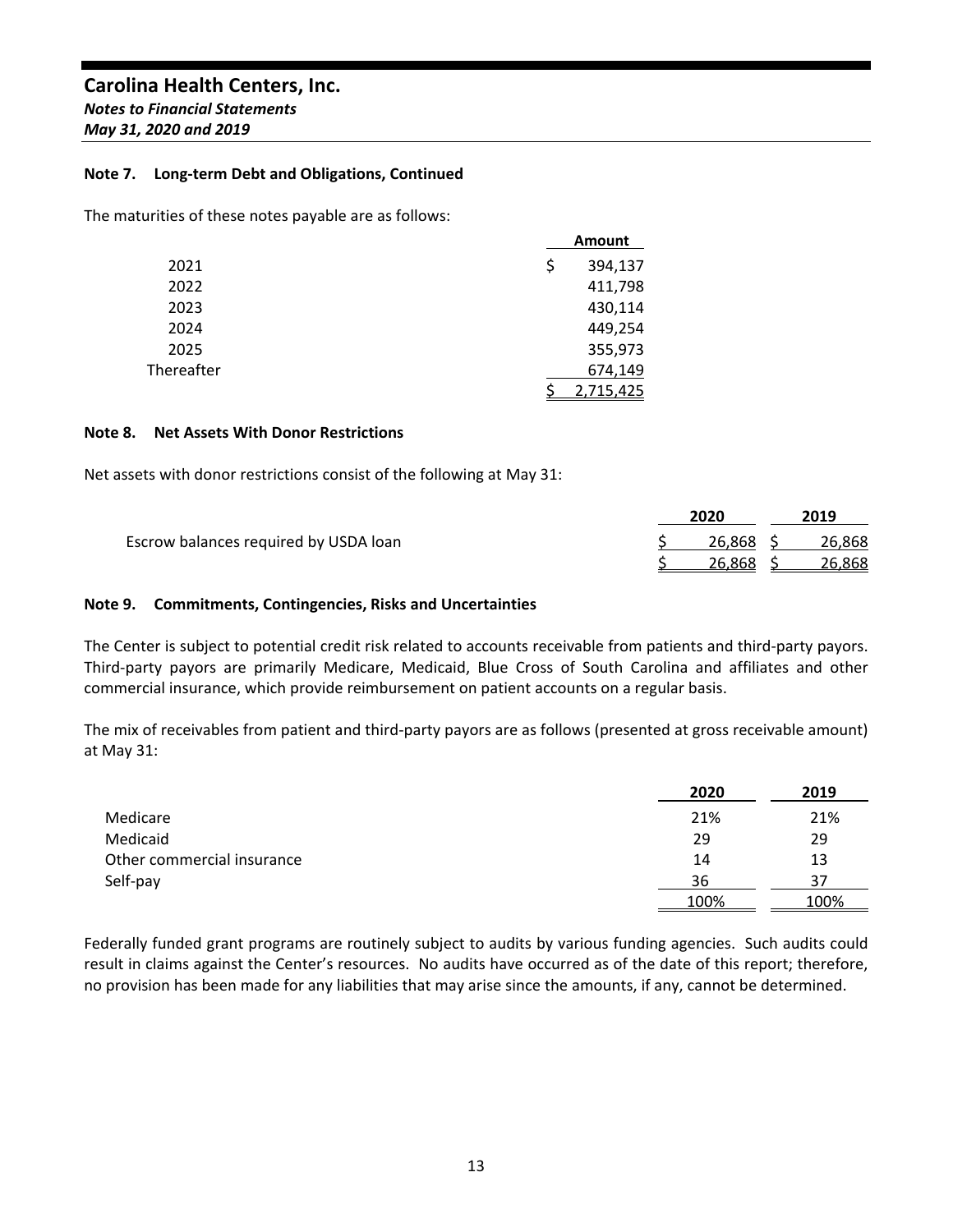#### **Note 9. Commitments, Contingencies, Risks and Uncertainties, Continued**

The Center leases a clinic facility at the Laurens County Memorial Hospital on a month‐to‐month basis for \$2,200 per month. Under terms of the lease, the tenant is required to pay all utilities, property taxes and maintenance on the property. The Center also leases a clinic facility in McCormick under a lease which expires in September of 2040 with a current monthly payment of \$11,916. The Center also leases a facility in Greenwood under a lease which expires March 15, 2022 with a current yearly payment of \$30,000. The lease has an option to extend for an additional three years at the conclusion of the initial lease term. Lease expense was \$192,165 and \$175,413 as of May 31, 2020 and 2019, respectively.

Approximate minimum lease payments at May 31, 2020, are as follows:

|                      | <b>Amount</b> |
|----------------------|---------------|
| 2021                 | \$<br>172,996 |
| 2022                 | 167,996       |
| 2023                 | 142,996       |
| 2024                 | 142,996       |
| 2025                 | 142,996       |
| 2026-2030            | 714,980       |
| 2031-2035            | 714,980       |
| 2036-2040            | 714,980       |
| 2041-2045            | 47,664        |
| Total lease payments | 2,962,584     |

The 2019 novel coronavirus ("COVID‐19"), has adversely affected, and may continue to adversely affect economic activity globally, nationally and locally. It is unknown the extent to which COVID‐19 may spread, may have a destabilizing effect on financial and economic activity and may increasingly have the potential to negatively impact the Center's and its customer's costs, demand for the Center's products and services, and the U.S. economy. These conditions could adversely affect the Center's business, financial condition and results of operations. Further, COVID‐19 may result in health or other government authorities requiring the closure of the Center's operations or other businesses of the Center's customers and suppliers, which could significantly disrupt the Center's operations. The extent of the adverse impact of the COVID‐19 outbreak on the Center can't be predicted at this time.

#### **Note 10. Retirement Plan**

The Center provides a Tax‐Sheltered Annuity Retirement Plan for all eligible employees. The Center matches up to 2.5 percent of the first 5.0 percent of employee wages for all employees participating in the plan. Retirement plan expense for the years ended May 31, 2020 and 2019, was \$111,751 and \$213,602, respectively.

#### **Note 11. Medical Malpractice Insurance and Related Claims**

As a Federally Qualified Health Center, the Center is covered under the Federal Tort Claims Act and will be defended by the federal government should claims occur.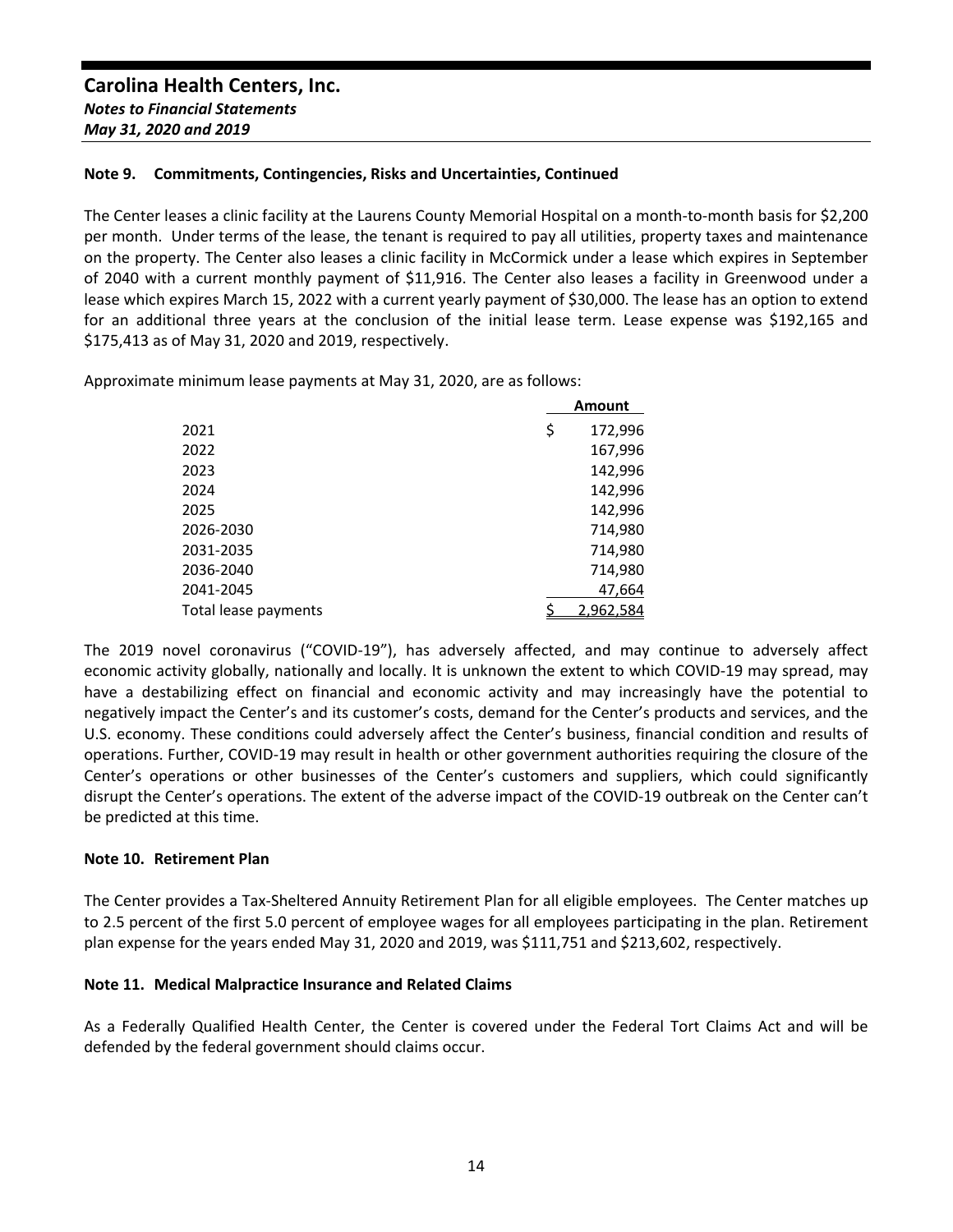#### **Note 12. Related Party Transactions**

The Carolina Health Centers Foundation (the Foundation) is a separate legal entity that exists solely for the benefit of the Center. During the years ended May 31, 2020 and 2019, there was no activity in the Foundation.

The Center incurred payroll costs for AMICUS that were to be reimbursed by AMICUS. The amounts due from AMICUS for payroll were \$0 and \$27,540 as of May 31, 2020 and 2019, respectively.

#### **Note 13. Liquidity and Funds Available**

| Financial assets:                                                      |    |           |    |           |
|------------------------------------------------------------------------|----|-----------|----|-----------|
|                                                                        |    | 2020      |    | 2019      |
| Cash and cash equivalents                                              | S. | 5,379,006 | -S | 1,791,971 |
| Patient accounts receivable - net                                      |    | 1,129,154 |    | 1,996,457 |
| Grant receivables                                                      |    | 177,482   |    | 123,832   |
| Other accounts receivable                                              |    | 149,401   |    | 41,368    |
| Inventory                                                              |    | 770.669   |    | 719,879   |
| Financial assets, at year-end                                          |    | 7,605,712 |    | 4,673,507 |
| Less those unavailable for general expenditure within one year due to: |    |           |    |           |
| Funds restricted for escrow balances required by USDA loan             |    | (26, 868) |    | (26,868)  |

## Financial assets available to meet cash needs for general expenditures within one year  $\frac{1}{2}$  or  $\frac{1}{2}$  or  $\frac{1}{2}$  or  $\frac{1}{2}$  or  $\frac{1}{2}$  or  $\frac{1}{2}$  or  $\frac{1}{2}$  or  $\frac{1}{2}$  or  $\frac{1}{2}$  or  $\frac{1}{2}$  or  $\frac{1}{2}$  or  $\frac{1}{2}$  or  $\frac{1}{2}$  or  $\frac{1}{2}$  or  $\frac{1}{2}$  or  $\frac{1}{2}$

#### **Note 14. Subsequent Events**

In preparing these financial statements, the Center's management has evaluated events and transactions for potential recognition through the date of the independent auditor's report, the date the financial statements were available for issuance.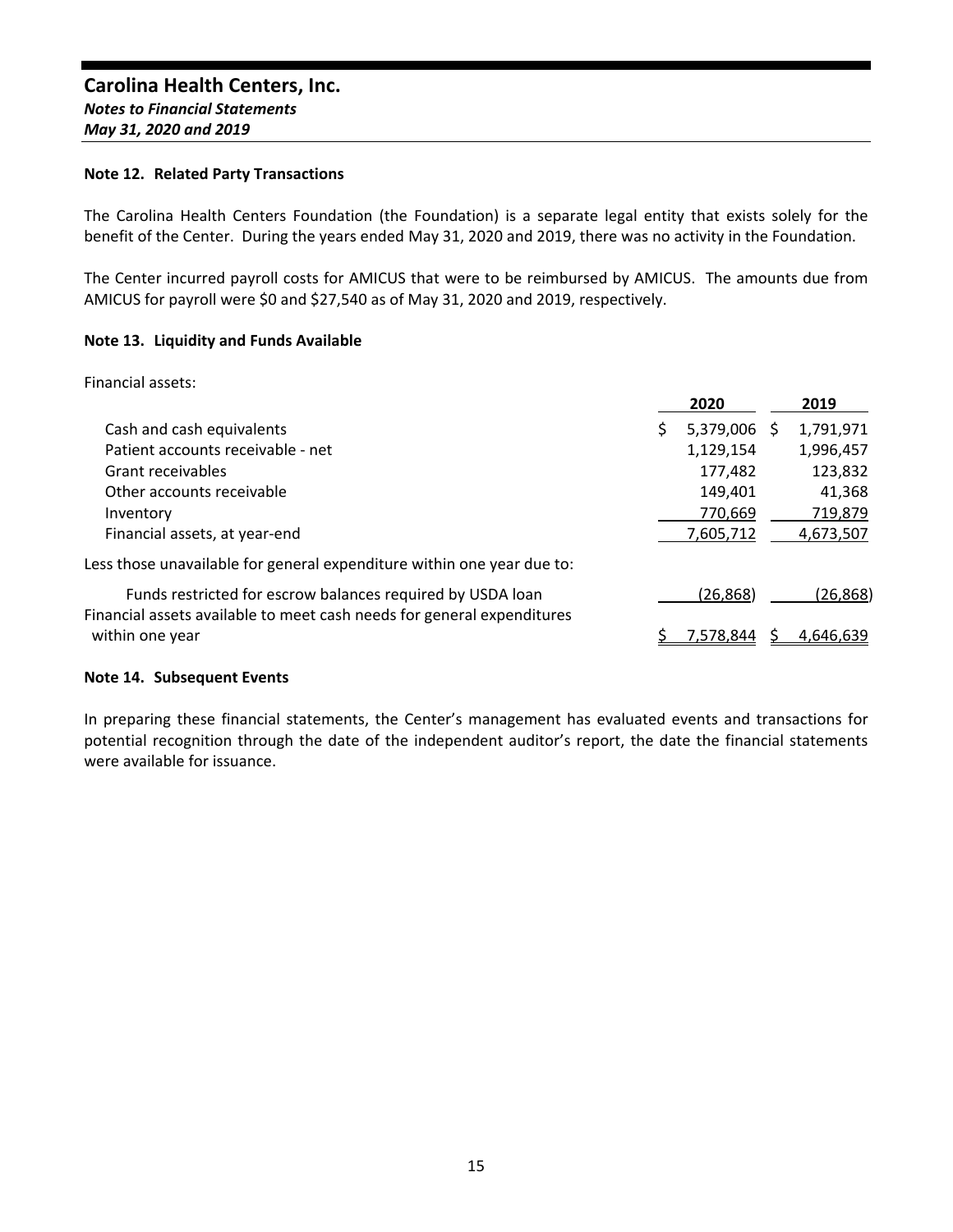

### **Independent Auditor's Report on Internal Control over Financial Reporting and on Compliance and Other Matters Based on an Audit of Financial Statements Performed in Accordance with** *Government Auditing Standards*

The Board of Directors Carolina Health Centers, Inc. Greenwood, South Carolina

We have audited, in accordance with the auditing standards generally accepted in the United States of America and the standards applicable to financial audits contained in *Government Auditing Standards* issued by the Comptroller General of the United States, the financial statements of Carolina Health Centers, Inc. (the Center), which comprise the statements of financial position as of May 31, 2020 and 2019, and the related statements of activities, functional expenses, and cash flows for the years then ended, and the related notes to the financial statements, and have issued our report thereon dated August 26, 2020.

#### **Internal Control over Financial Reporting**

In planning and performing our audit of the financial statements, we considered the Center's internal control over financial reporting (internal control) to determine the audit procedures that are appropriate in the circumstances for the purpose of expressing our opinion on the financial statements, but not for the purpose of expressing an opinion on the effectiveness of the Center's internal control. Accordingly, we do not express an opinion on the effectiveness of the Center's internal control.

A *deficiency in internal control* exists when the design or operation of a control does not allow management or employees, in the normal course of performing their assigned functions, to prevent, or detect and correct, misstatements on a timely basis. A *material weakness* is a deficiency, or a combination of deficiencies, in internal control, such that there is a reasonable possibility that a material misstatement of the entity's financial statements will not be prevented, or detected and corrected on a timely basis. A *significant deficiency* is a deficiency, or a combination of deficiencies, in internal control that is less severe than a material weakness, yet important enough to merit attention by those charged with governance.

Our consideration of internal control was for the limited purpose described in the first paragraph of this section and was not designed to identify all deficiencies in internal control that might be material weaknesses or significant deficiencies. Given these limitations, during our audit we did not identify any deficiencies in internal control that we consider to be material weaknesses. However, material weaknesses may exist that have not been identified.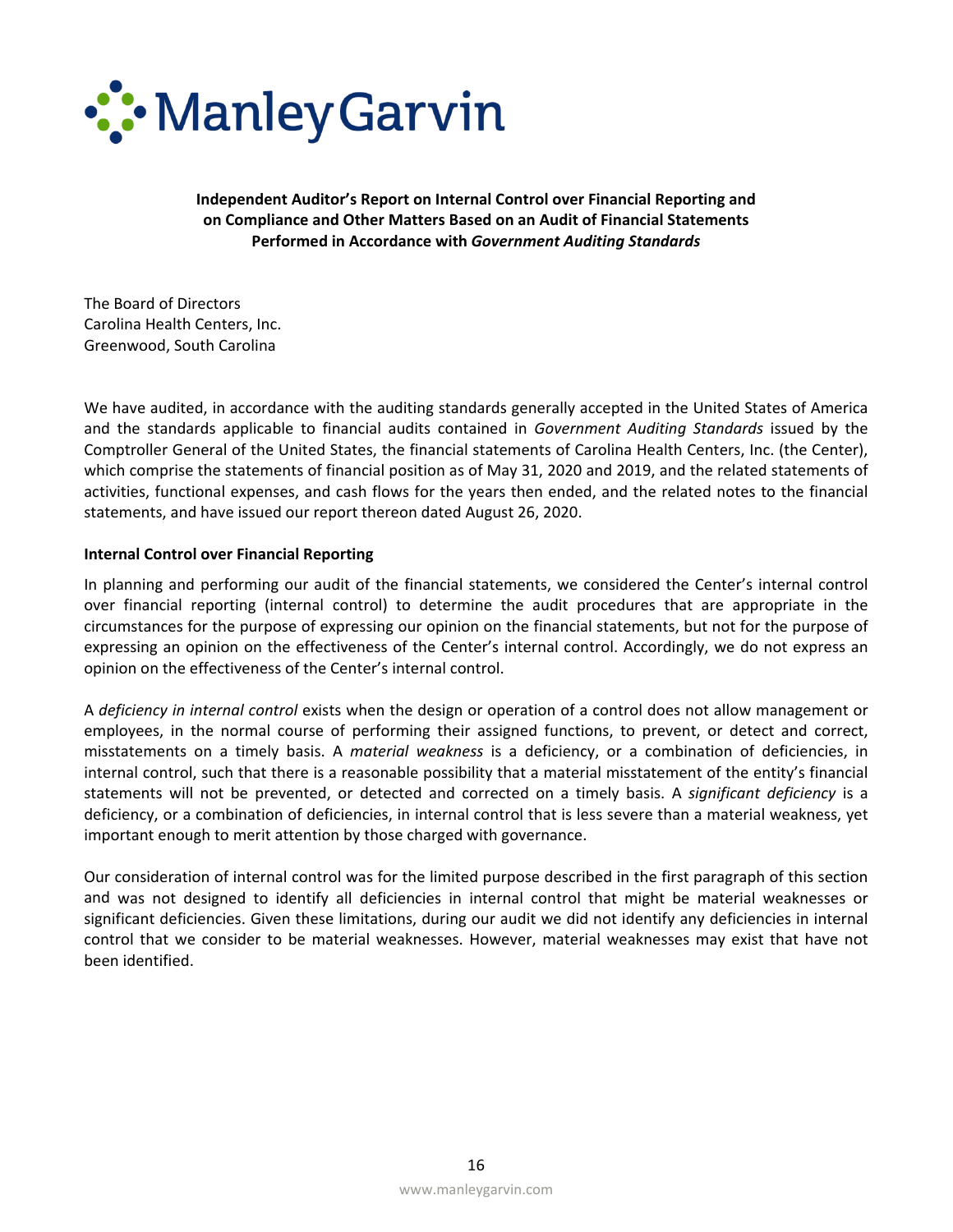#### **Compliance and Other Matters**

As part of obtaining reasonable assurance about whether ABC Organization's financial statements are free from material misstatement, we performed tests of its compliance with certain provisions of laws, regulations, contracts, and grant agreements, noncompliance with which could have a direct and material effect on the determination of financial statement amounts. However, providing an opinion on compliance with those provisions was not an objective of our audit, and accordingly, we do not express such an opinion. The results of our tests disclosed no instances of noncompliance or other matters that are required to be reported under *Government Auditing Standards*.

#### **Purpose of this Report**

The purpose of this report is solely to describe the scope of our testing of internal control and compliance and the results of that testing, and not to provide an opinion on the effectiveness of the entity's internal control or on compliance. This report is an integral part of an audit performed in accordance with *Government Auditing Standards* in considering the Center's internal control and compliance. Accordingly, this communication is not suitable for any other purpose.

Manley Gawin, LLC

Greenwood, South Carolina August 26, 2020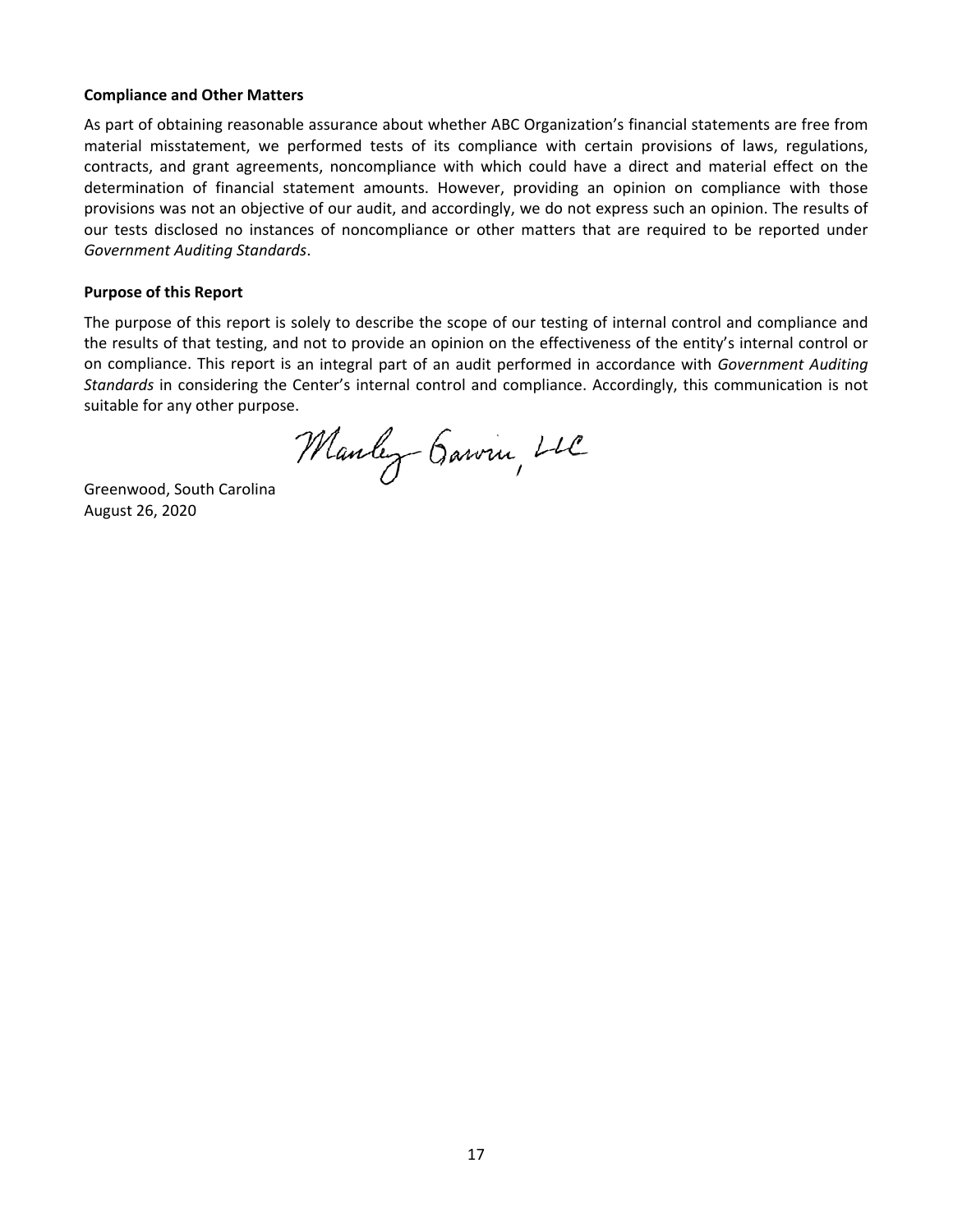

**Independent Auditor's Report on Compliance for Each Major Federal Program and Report on Internal Control over Compliance Required by the Uniform Guidance**

The Board of Directors Carolina Health Centers, Inc. Greenwood, South Carolina

#### **Report on Compliance for Each Major Federal Program**

We have audited Carolina Health Centers, Inc.'s (the Center) compliance with the types of compliance requirements described in the *OMB Compliance Supplement* that could have a direct and material effect on each of the Center's major federal programs for the year ended May 31, 2020. The Center's major federal programs are identified in the summary of auditor's results section of the accompanying schedule of findings and questioned costs.

#### *Management's Responsibility*

Management is responsible for compliance with federal statutes, regulations, and the terms and conditions of its federal awards applicable to its federal programs.

#### *Auditor's Responsibility*

Our responsibility is to express an opinion on compliance for each of the Center's major federal programs based on our audit of the types of compliance requirements referred to above. We conducted our audit of compliance in accordance with auditing standards generally accepted in the United States of America; the standards applicable to financial audits contained in *Government Auditing Standards*, issued by the Comptroller General of the United States; and the audit requirements of Title 2 U.S. Code of Federal Regulations (CFR) Part 200, *Uniform Administrative Requirements, Cost Principles, and Audit Requirements for Federal Awards* (Uniform Guidance). Those standards and the Uniform Guidance require that we plan and perform the audit to obtain reasonable assurance about whether noncompliance with the types of compliance requirements referred to above that could have a direct and material effect on a major federal program occurred. An audit includes examining, on a test basis, evidence about the Center's compliance with those requirements and performing such other procedures as we considered necessary in the circumstances.

We believe that our audit provides a reasonable basis for our opinion on compliance for each major federal program. However, our audit does not provide a legal determination of the Center's compliance.

#### *Opinion on Each Major Federal Program*

In our opinion, the Center complied, in all material respects, with the types of compliance requirements referred to above that could have a direct and material effect on each of its major federal programs for the year ended May 31, 2020.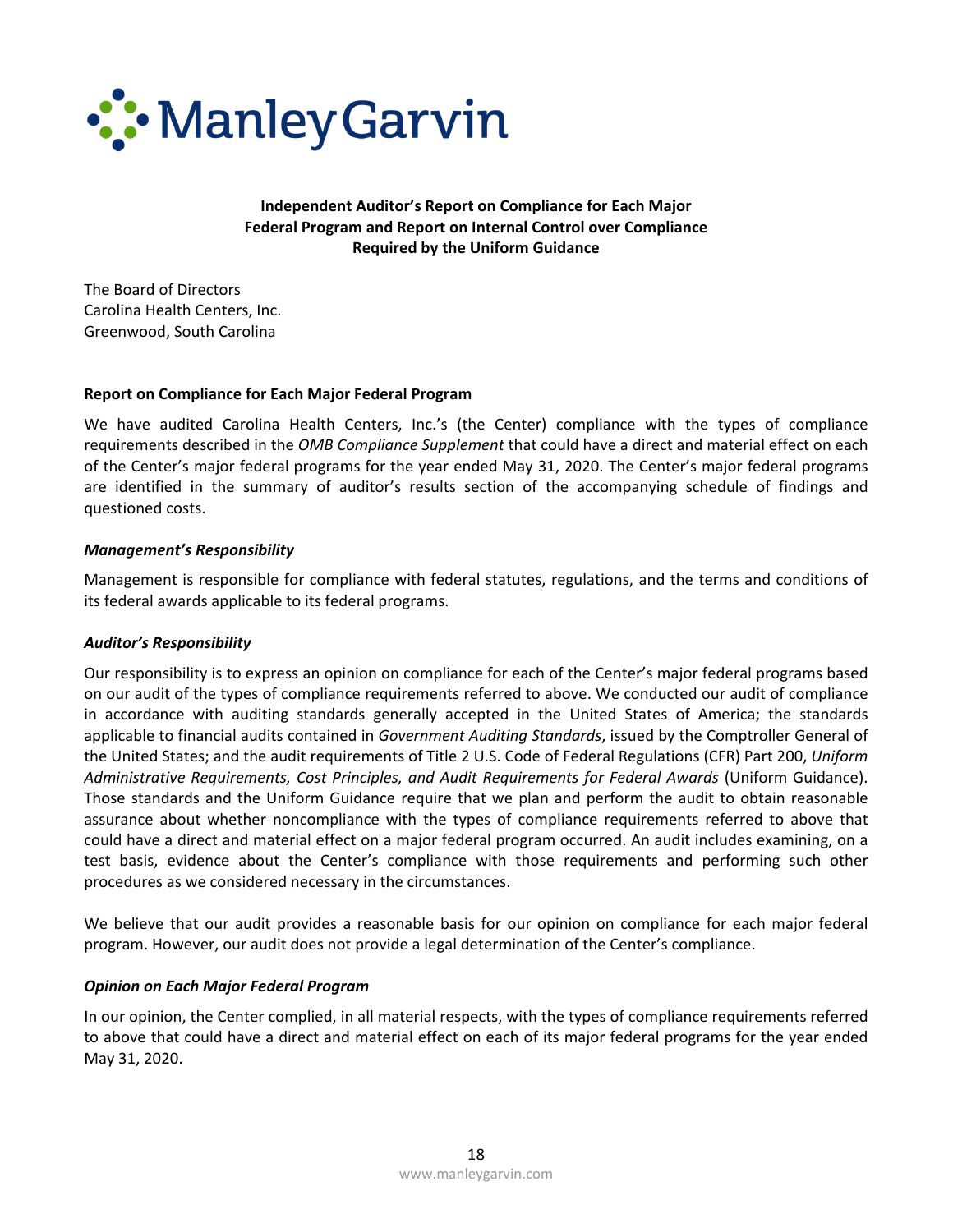#### *Other Matters*

The results of our auditing procedures disclosed an instance of noncompliance which is required to be reported in accordance with the Uniform Guidance and which is described in the accompanying schedule of findings and questioned costs as item 2020‐001. Our opinion on each major federal program is not modified with respect to this matter.

The Center's response to the noncompliance finding identified in our audit is described in the accompanying schedule of findings and questioned costs. The Center's response was not subjected to the auditing procedures applied in the audit of compliance and, accordingly, we express no opinion on the response.

#### **Report on Internal Control Over Compliance**

Management of the Center is responsible for establishing and maintaining effective internal control over compliance with the types of compliance requirements referred to above. In planning and performing our audit of compliance, we considered the Center's internal control over compliance with the types of requirements that could have a direct and material effect on each major federal program to determine the auditing procedures that are appropriate in the circumstances for the purpose of expressing an opinion on compliance for each major federal program and to test and report on internal control over compliance in accordance with the Uniform Guidance, but not for the purpose of expressing an opinion on the effectiveness of internal control over compliance. Accordingly, we do not express an opinion on the effectiveness of the Center's internal control over compliance.

A *deficiency in internal control over compliance* exists when the design or operation of a control over compliance does not allow management or employees, in the normal course of performing their assigned functions, to prevent, or detect and correct, noncompliance with a type of compliance requirement of a federal program on a timely basis. A *material weakness in internal control over compliance* is a deficiency, or combination of deficiencies, in internal control over compliance, such that there is a reasonable possibility that material noncompliance with a type of compliance requirement of a federal program will not be prevented, or detected and corrected, on a timely basis. A *significant deficiency in internal control over compliance* is a deficiency, or a combination of deficiencies, in internal control over compliance with a type of compliance requirement of a federal program that is less severe than a material weakness in internal control over compliance, yet important enough to merit attention by those charged with governance.

Our consideration of internal control over compliance was for the limited purpose described in the first paragraph of this section and was not designed to identify all deficiencies in internal control over compliance that might be material weaknesses or significant deficiencies and therefore, material weaknesses or significant deficiencies may exist that have not been identified. We identified a deficiency in internal control over compliance, as described in the accompanying schedule of findings and questioned costs as item 2020‐001, which we consider to be a material weakness.

The Center's response to the internal control over compliance finding identified in our audit is described in the accompanying schedule of findings and questioned costs. The Center's response was not subjected to the auditing procedures applied in the audit of compliance and, accordingly, we express no opinion on it.

The purpose of this report on internal control over compliance is solely to describe the scope of our testing of internal control over compliance and the results of that testing based on the requirements of the Uniform Guidance. Accordingly, this report is not suitable for any other purpose.

Manley Gawin, LLC

Greenwood, South Carolina August 26, 2020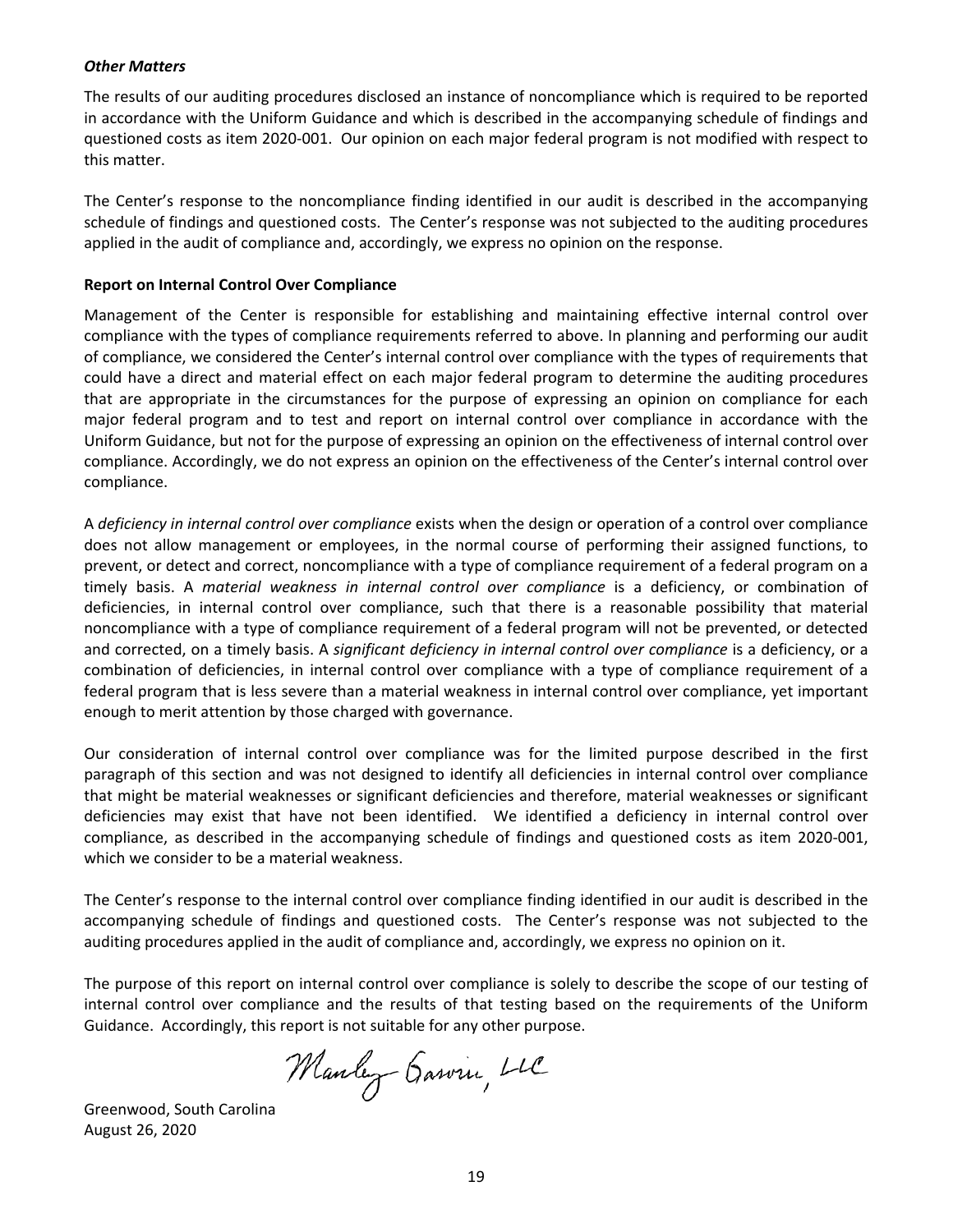#### **Carolina Health Centers, Inc.** *Schedule of Expenditures of Federal Awards*

*For the year ended May 31, 2020*

| <b>Federal Grantor/Pass-Through</b><br><b>Grantor/Program or Cluster Title</b> | Federal<br><b>CFDA</b><br><b>Number</b> | Federal<br><b>Expenditures</b> |           |
|--------------------------------------------------------------------------------|-----------------------------------------|--------------------------------|-----------|
| <b>Health Centers Cluster</b>                                                  |                                         |                                |           |
| U.S. Department of Health and Human Services                                   |                                         |                                |           |
| Direct Awards                                                                  |                                         |                                |           |
| <b>Consolidated Health Centers</b>                                             | 93.224                                  |                                | 4,503,219 |
| <b>Total Health Centers Cluster</b>                                            |                                         |                                | 4,503,219 |
| <b>Other Programs</b>                                                          |                                         |                                |           |
| U.S. Department of Health and Human Services<br>Direct Awards                  |                                         |                                |           |
| Maternal, Infant, and Early Childhood Home Visiting                            | 93.870                                  |                                | 1,192,677 |
| Total U.S. Department of Health and Human Services - Other Programs            |                                         |                                | 1,192,677 |
| Total federal assistance expended                                              |                                         |                                | 5,695,896 |

#### **Note 1. Basis of Presentation**

The accompanying schedule of expenditures of federal awards (the "Schedule") includes the federal award activity of Carolina Health Centers, Inc. under programs of the federal government for the year ended May 31, 2020. The information in this Schedule is presented in accordance with the requirements of Title 2 U.S. Code of Federal Regulations Part 200*, Uniform Administrative Requirements, Cost Principles, and Audit Requirements for Federal Awards* (Uniform Guidance)*.* Because the Schedule presents only a selected portion of the operations of Carolina Health Centers, Inc., it is not intended to and does not present the financial position, changes in net assets, or cash flows of Carolina Health Centers, Inc.

#### **Note 2. Summary of Significant Accounting Policies**

Expenditures reported on the Schedule are reported on the accrual basis of accounting. Such expenditures are recognized following the cost principles contained in the Uniform Guidance wherein certain types of expenditures are not allowable or are limited as to reimbursement.

#### **Note 3. Indirect Cost Rates**

Carolina Health Centers has not elected to use the 10% de minimis indirect cost rate allowed under the Uniform Guidance.

#### **Note 4. Loans Outstanding**

The Center had the following loan balance outstanding at May 31, 2020.

| Proaram Title                         | <b>Federal CFDA Number</b> | Amount Outstanding |
|---------------------------------------|----------------------------|--------------------|
| Community Facilities Loans and Grants | 10.766                     | 188.131            |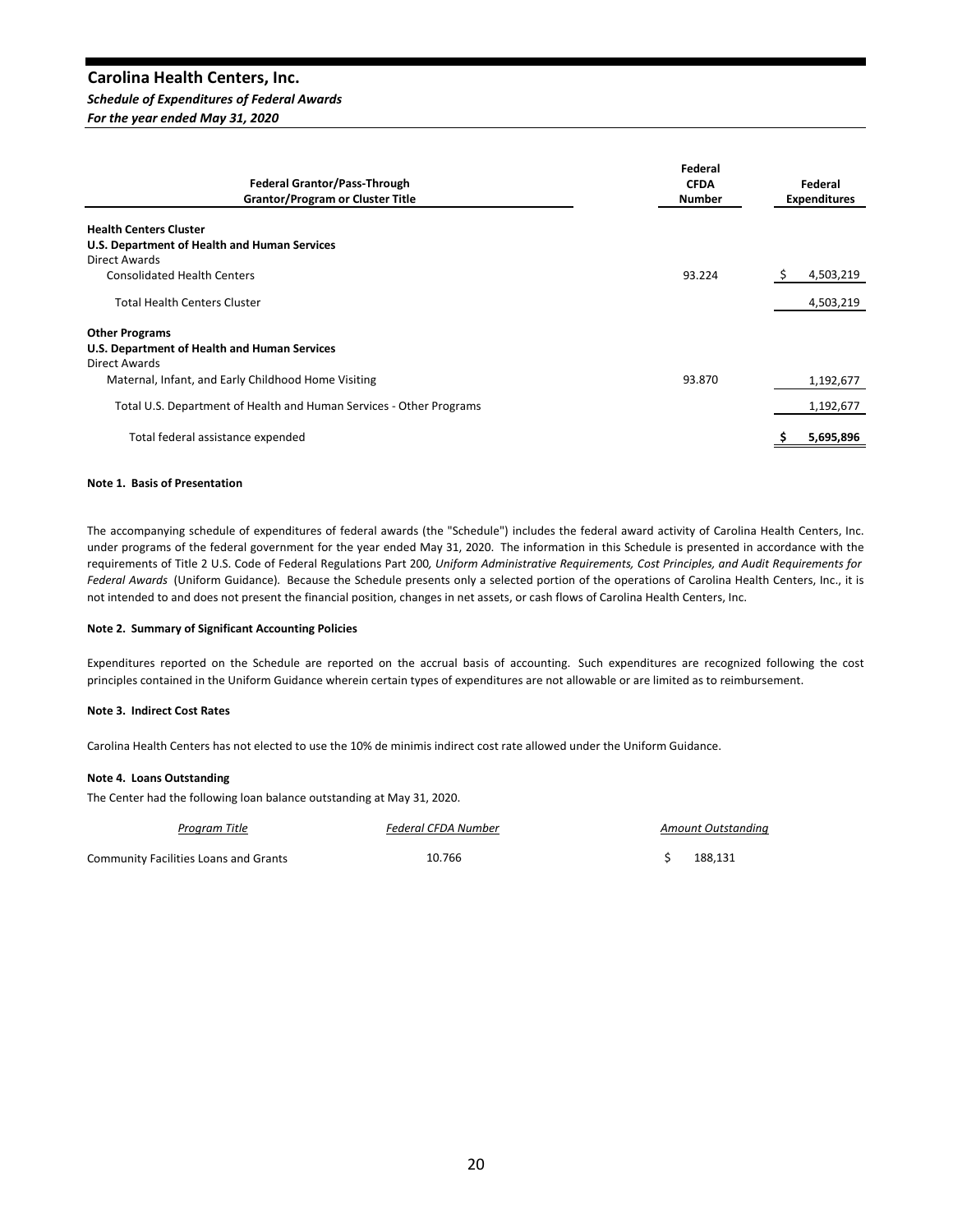*Schedule of Findings and Questioned Costs May 31, 2020*

| <b>Section I. Summary of Audit Results</b>                                                               |                |                                                        |
|----------------------------------------------------------------------------------------------------------|----------------|--------------------------------------------------------|
| <b>Financial Statements</b>                                                                              |                |                                                        |
| Type of auditor's report issued:<br>Internal control over financial reporting:                           |                | Unmodified                                             |
| Material weakness identified?<br>$\bullet$<br>Significant deficiency identified?<br>$\bullet$            | ___ yes<br>yes | $\frac{X}{Y}$ no<br>X<br>none reported                 |
| Noncompliance material to financial statements noted?                                                    | yes yes        | $\mathsf{X}$<br>no                                     |
| <b>Federal Awards</b>                                                                                    |                |                                                        |
| Internal control over major federal programs:                                                            |                |                                                        |
| Material weakness identified?<br>Significant deficiency identified?                                      | X yes<br>yes   | no<br>$\frac{\mathsf{X}}{\mathsf{X}}$<br>none reported |
| Type of auditor's report issued on compliance for major federal programs:                                |                | Unmodified                                             |
| Any audit findings disclosed that are required to<br>be reported in accordance with 2 CFR<br>200.516(a)? | X yes          | no                                                     |
| Identification of major federal programs:                                                                |                |                                                        |
| Program / Cluster Name<br>CFDA#<br>Maternal, Infant, and Early Childhood Home Visiting<br>93.870         |                |                                                        |
| Dollar threshold used to distinguish between<br>Type A and Type B Programs                               | \$750,000      |                                                        |
| Auditee qualified as low-risk auditee?                                                                   | X yes          | no                                                     |
| <b>Section II. Financial Statement Findings</b>                                                          |                |                                                        |

None reported.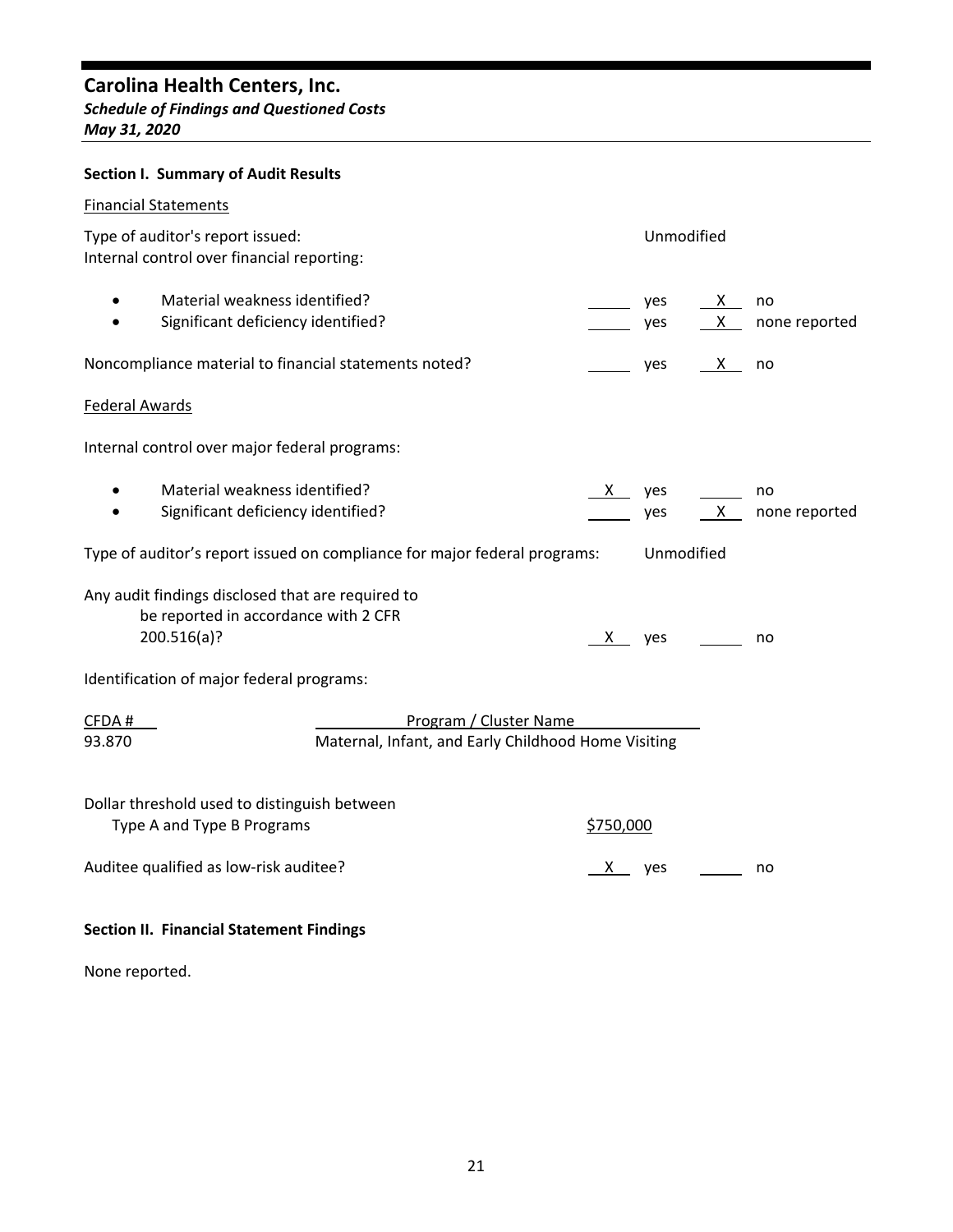*Schedule of Findings and Questioned Costs, Continued May 31, 2020*

| <b>Section III. Federal Award Questioned Costs &amp; Findings</b> |                                                                                                                                                                                                                                                                             |
|-------------------------------------------------------------------|-----------------------------------------------------------------------------------------------------------------------------------------------------------------------------------------------------------------------------------------------------------------------------|
| 2020-001: Grant Compliance                                        |                                                                                                                                                                                                                                                                             |
| Information on the federal program:                               | 93.870 Maternal, Infant, and Early Childhood<br><b>Home Visiting</b>                                                                                                                                                                                                        |
| Criteria or specific requirement:                                 | Internal controls should be in place to ensure that<br>all compliance requirements are adhered to for<br>each federal program/award.                                                                                                                                        |
| Condition:                                                        | The Center failed to follow the compliance<br>requirement related to annual background checks<br>and sex offender registry checks as required by<br>pass-through organization.                                                                                              |
| Context:                                                          | Annual background and sex offender registry<br>checks were not completed for each employee of<br>the Maternal, Infant, and Early Childhood Home<br>Visiting program on an annual basis.                                                                                     |
| Effect:                                                           | The Center was not in compliance with the special<br>tests required by the pass-through organization.                                                                                                                                                                       |
| Cause:                                                            | The Center failed to identify the compliance<br>requirement in the grantor document.                                                                                                                                                                                        |
| Recommendation:                                                   | We recommend Center personnel review and<br>revise procedures necessary to ensure proper<br>controls are in place related to any applicable<br>laws, regulations, and compliance requirements.                                                                              |
| Views of responsible officials and                                |                                                                                                                                                                                                                                                                             |
| planned corrective actions:                                       | The Center's management agrees with the finding<br>and will implement measures to review and revise<br>procedures necessary to ensure proper controls<br>are in place related to any applicable laws,<br>regulations or compliance requirements for each<br>grant received. |